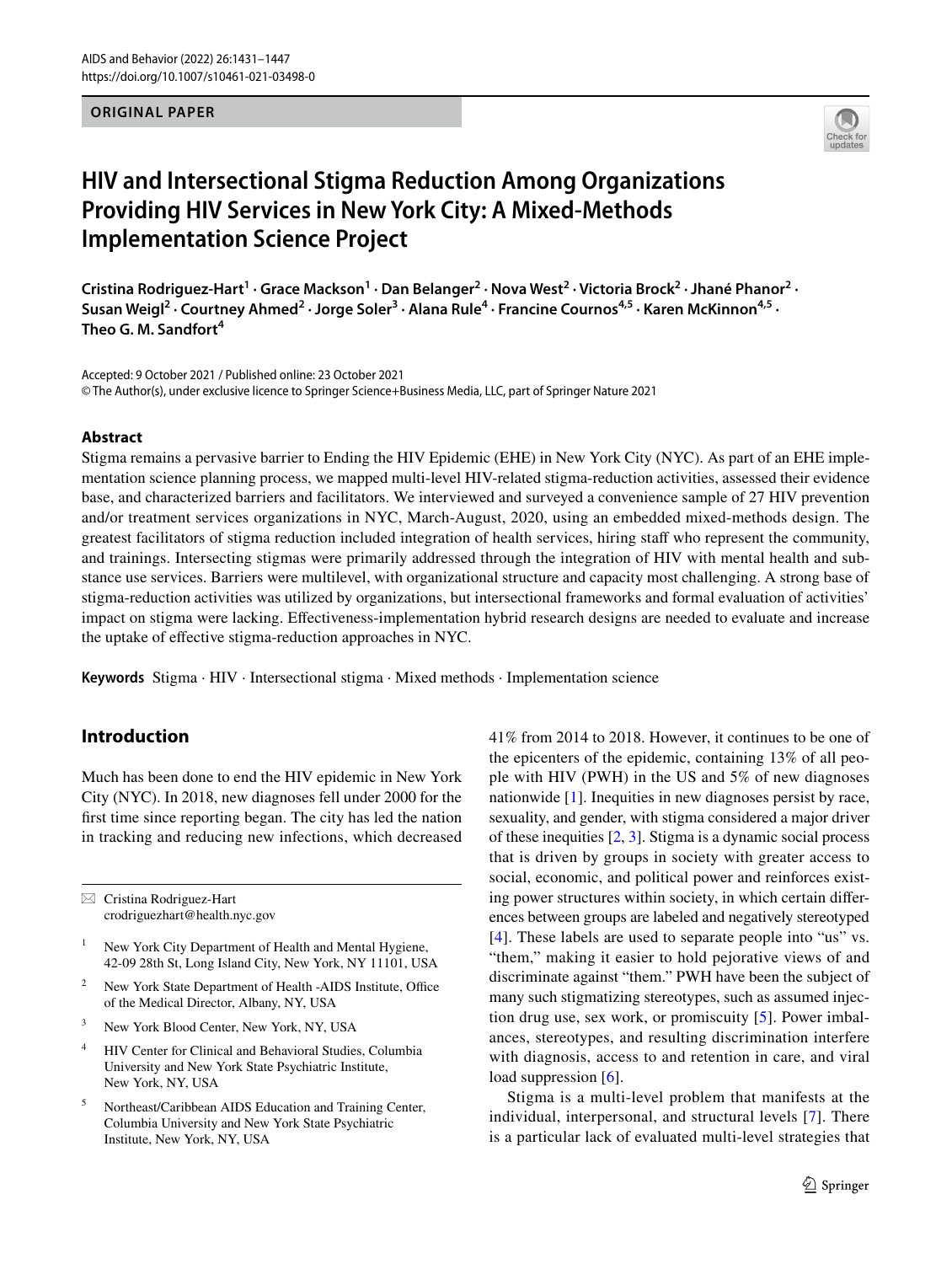consider how institutional practices or structural-level factors infuence stigma, both in the US and globally [[8](#page-15-7), [9](#page-15-8)]. Stigma is also intersectional; multiple and interdependent systems of oppression can fundamentally change an individual's experiences with discrimination [\[10](#page-15-9)]. These interlocking social processes complicate the divergent ways in which HIV stigma is experienced by individuals [\[11](#page-15-10)]. Interventions that focus on intersectional stigma address this convergence, including those related to health conditions, behaviors, and demographic characteristics. Most stigma reduction interventions, however, do not focus on how intersecting oppressions can afect HIV stigma or outcomes among PWH [\[6](#page-15-5)].

HIV stigma and its intersections with other stigma are barriers to successfully supporting the four pillars of the Ending the HIV Epidemic (EHE) Plan: early diagnosis of HIV, rapid treatment, prevention of transmissions, and quick response to new outbreaks [[12](#page-15-11)]. As such, reducing HIV stigma is a key component of the New York State (NYS) strategy to end the HIV epidemic [[13\]](#page-16-0). Both NYS and NYC track HIV stigma, showing that almost 40% of PWH experienced some aspect of it in 2017 [\[14](#page-16-1)]. Despite initiatives to track and reduce stigma, it has not shown a decline. A stigma survey conducted in NY between 2016 and 2018 amongst PWH clients and staff of HIV healthcare organizations found that stigmatizing beliefs about PWH occurred among staf, and included the assumption that PWH had many sexual partners [\[15\]](#page-16-2). Clients reported stigmatizing behavior from front-desk and other staf, such as double gloving. A survey of PWH in NYC from 2014 to 2015 found that internalized HIV stigma was higher among Latinos, transgender persons, and those diagnosed with HIV in the past fve years; the experience of stigma was associated with depression and binge drinking [[16\]](#page-16-3). Another analysis of PWH in NYC found that HIV stigma was associated with lower perceived quality of HIV primary care; enacted stigma was associated with increased odds of inpatient hospitalizations, while internalized stigma was associated with decreased odds of adherence to HIV medications [\[17](#page-16-4)].

In response to the perceived need for a formal effort to reduce HIV and intersectional stigma and to build resiliency, the NYC Department of Health and Mental Hygiene (DOHMH), the NYS Department of Health (NYSDOH), and Columbia University undertook a one-year exploratory implementation science (IS) planning effort, the Stigma and Resilience (STAR) Project, in September 2019. The project includes a broad collective of approximately 50 community members and HIV service providers. Taken together, members are referred to as the STAR Coalition. The goal was to identify where and how stigma reduction interventions might be optimally implemented. The analysis in this paper, undertaken by the STAR Mapping Team, aimed to map existing stigma-reduction and resiliency-promoting activities in NYC and describe their underlying evidence base in clinical and community-based organizations (CBOs) providing HIV services. It focused on characterizing barriers, facilitators, and gaps to stigma reduction with a specifc focus on intersectional stigma relevant to the HIV epidemic, in preparation for future IS initiatives.

### **Conceptual Model**

IS is a structured approach to test and improve the dissemination and uptake of evidence-based interventions into wide-scale practice [\[18](#page-16-5)]. IS frameworks commonly emphasize the characteristics of the intervention and implementers, but also the internal and external context in which the innovation is adopted. To guide the development of data collection instruments, a conceptual model (Fig. [1\)](#page-2-0) was adapted from one which integrates IS frameworks with common theoretical components of behavioral change in psychology [\[19](#page-16-6)]. The original model aimed to explain how organizations adopt evidence-based interventions by merging together individual-level constructs from the theory of planned behavior (e.g. attitudes, norms, efficacy)  $[20]$  $[20]$  with characteristics of the organizational environment that enable or impede stafs' ability to adopt innovations (e.g. organizational culture) [\[21\]](#page-16-8). Potential causal mechanisms were incorporated to identify variables that could be targeted in future stigma-focused IS efforts. Factors both internal and external to the organization were considered that could afect staff awareness, attitudes, and self-efficacy around stigma. External factors included policies and laws, organizational networks, and funding. Internal factors included leadership support, organizational policies and structure, clients served and client input at an organization. This article will share and discuss stigma-reduction strategies implemented in NYC to encourage broader innovation as part of the federal EHE initiative.

# **Methods**

# **Data Collection**

An embedded mixed-methods approach was used [\[22](#page-16-9)]. The data collection was primarily qualitative, with the quantitative survey designed to complement the interviews but playing a secondary role. The conceptual model, survey, and interview guide developed by the Mapping Team were workshopped for feedback from the STAR Coalition and expert stigma investigators. As a result, language was changed to be less academic and additional questions regarding client involvement in organizational programming were added. Five pilot interviews were completed and used to refne the interview guide for question wording, informational overlap,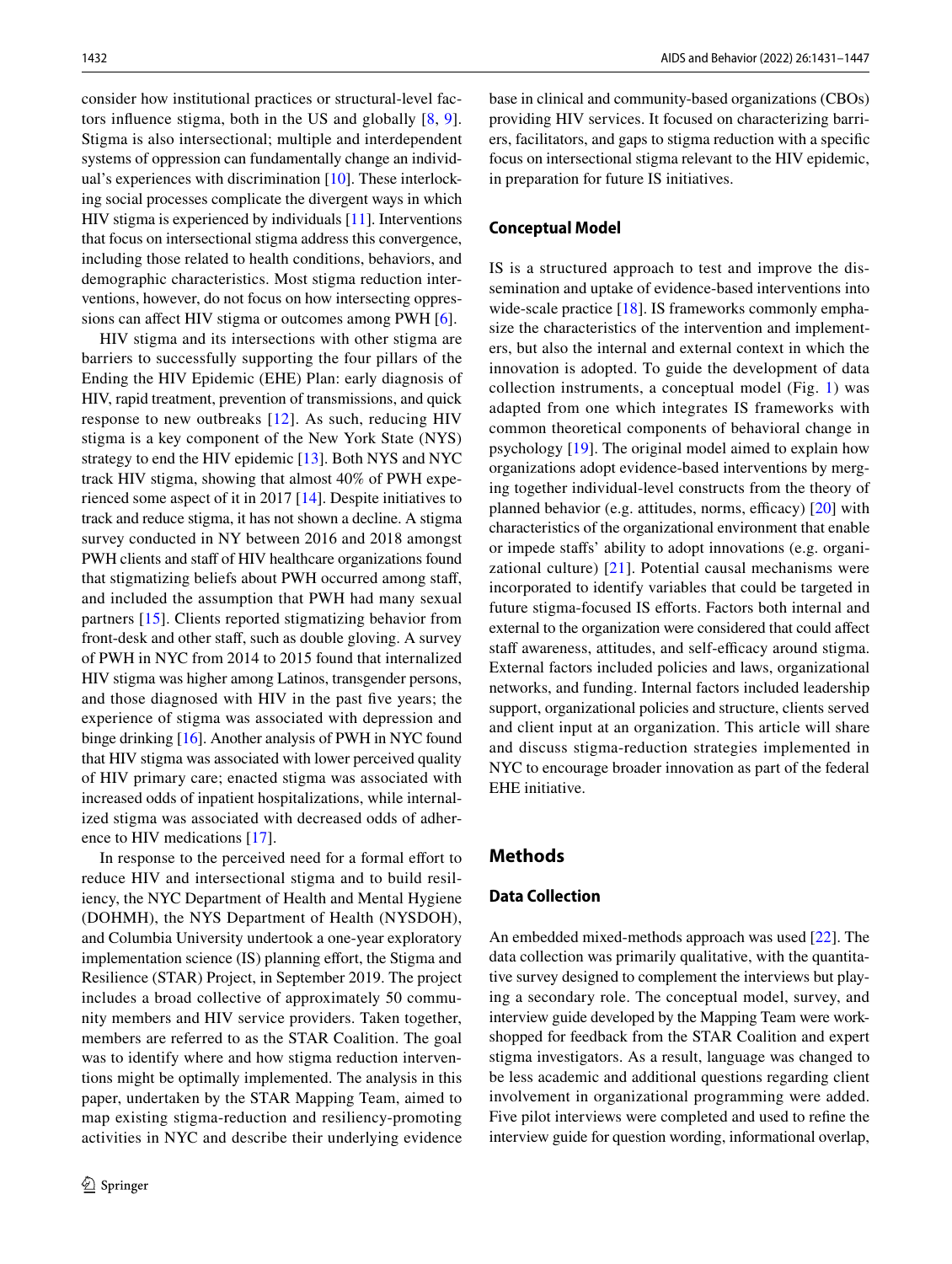

<span id="page-2-0"></span>**Fig. 1** Conceptual model of drivers of stigma reduction and resiliency promotion programming adoption within HIV organizations

and gaps. The fnalized interview guide is supplemental fle S1.

## **Survey**

We developed the survey questionnaire (S2) to gather organizations' background characteristics, identify a range of potential stigma and resilience activities, and explore barriers and facilitators. Participants were provided a broad list of activities that may reduce stigma and build resiliency and that fall within four broad types of approaches found in the peer-reviewed literature. Previous reviews of stigma reduction have found that structural interventions, including provision of HIV medications and fnancial empowerment, were efective at reducing HIV stigma; therefore we asked about a broad range of structural-level activities [\[23](#page-16-10)], regardless of whether staff themselves believed these to be stigma-reducing. The survey asked whether their organizations participated in any of them within the last three years. In addition, they were asked to rate their organization on a series of internal and external contextual factors associated with stigma-reduction programming. The survey took approximately 20 min to complete and was distributed through SurveyMonkey.

# **Interviews**

Interviews were used to gather rich data on participants' perspectives on stigma-reduction activities. Rather than providing a list of activities as was done in the survey, the interviews asked respondents to name what activities were being implemented to reduce stigma at the structural (organizational policies and space), interpersonal (staff-client interactions) and individual (internalized client stigma) levels. Whereas the survey was broad and comprehensive, these questions aimed to get in-depth information from staf, enabling us to triangulate from the two data sources what organizations were doing that may reduce stigma. Respondents were asked to identify which activities were most efective and which could strengthen their existing efforts to reduce stigma (facilitators), barriers preventing stigma reduction, how decision making around organizational programming is carried out with clients, and which clients they felt were least comfortable accessing services.

The Mapping Team was composed of public health practitioners and researchers with a range of experience in qualitative methods who all participated in data collection. Each interviewer was provided with guided feedback after being observed by another member of the Team during their frst interview. All interviews had at least two members of the Mapping Team participate to assist with probing and notetaking. All interviews were conducted using Zoom video conferencing technology and audio-recorded.

### **Recruitment**

We recruited a convenience sample of staff at organizations providing HIV prevention and/or care services in NYC from NY Links, a NYSDOH HIV learning collaborative, and two HIV planning coalitions: the NYC HIV Planning Group and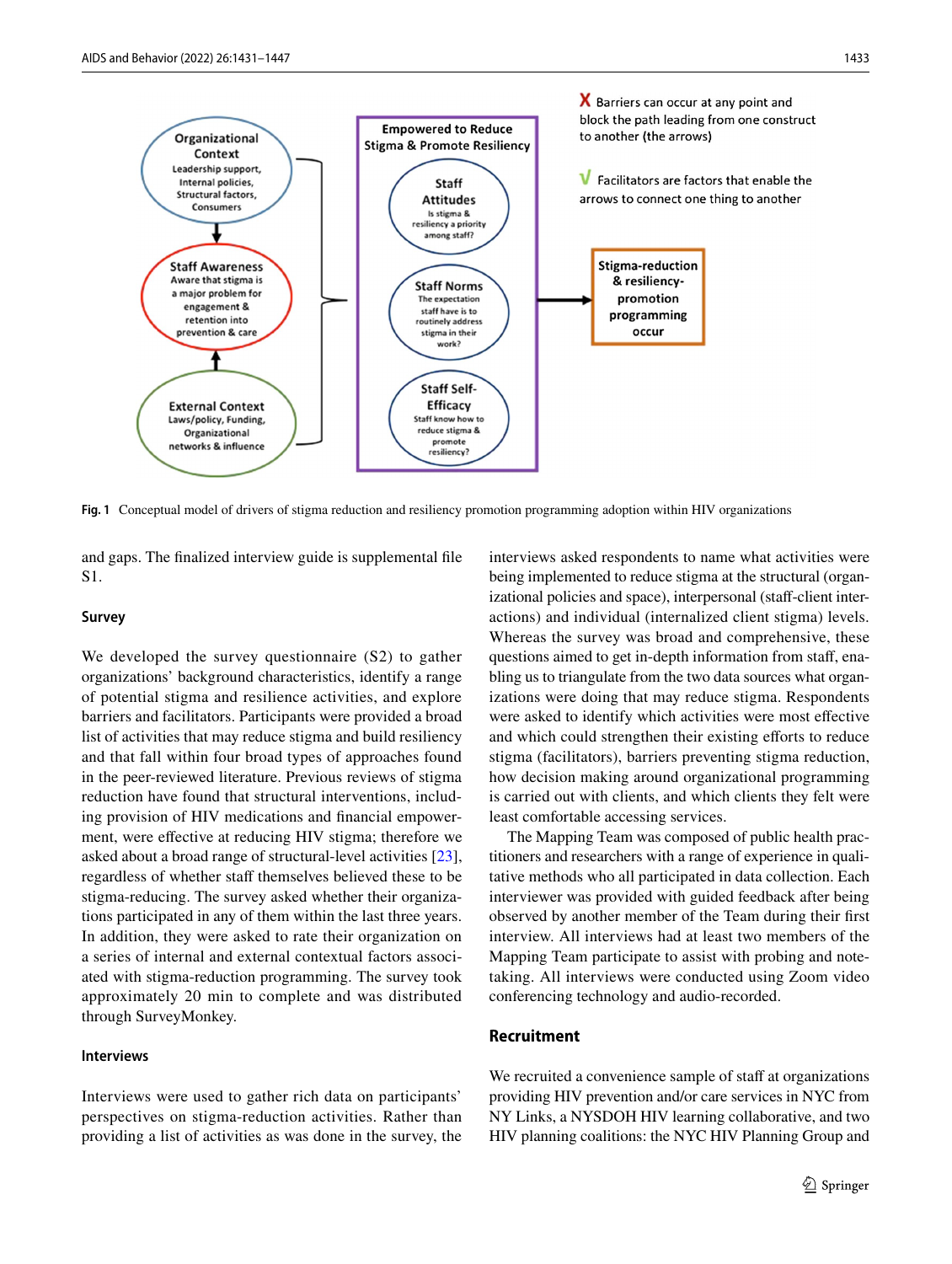the HIV Health & Human Services Planning Council of New York. Recruitment was negatively afected by the COVID-19 pandemic, which caused NYC to lock down as the process of contacting organizations began. However, members of the Mapping Team with established working relationships with staff at many of these organizations carried out targeted outreach by email. In total, 44 organizations were contacted with a  $61\%$  (N = 27) response rate. Data were collected from March to August 2020.

Our goal was to interview and survey at least one staff member from at least 25 organizations, with a second interview to be conducted with a staff member in a different role. At the end of the frst interview with an organization, each respondent was asked to refer another staff member who might be willing to participate. Due to the ongoing strain caused by COVID-19, recruitment for second interviews was particularly challenging. We conducted interviews with 27 unique organizations, as well as ten follow-up interviews, bringing our total number of interviews to 37. Organizations were also allowed to have more than one staff member participate in an interview, resulting in 51 total staff being interviewed altogether. Although each participant completed an interview, and multiple individuals per organization were allowed to participate in any given interview, we asked that only one person complete a survey on behalf of the organization.

## **Analysis**

Descriptive statistics from surveys were exported from SurveyMonkey into Microsoft Excel. One set of survey responses from each organization was included for summary statistics. Sometimes multiple participants from an organization completed surveys; however, the frst survey submitted by an organization was used in our analysis. If it had a missing answer and a second survey for the organization had a complete response, we flled in the response from the second survey.

Instead of traditional qualitative coding for the interviews, rapid analysis methods were used, which have been shown to have good overlap with traditional methods [\[24,](#page-16-11) [25](#page-16-12)]. Recordings were used to summarize interviews into a Microsoft Word template developed by the Mapping Team. The template can be found in supplemental fle S3. Interview questions were pre-assigned to domains, or thematic topics. Responses were summarized by a Team member who participated in the interviews under assigned domains and key quotes were pulled. The frst author reviewed all summaries for quality and sent summaries back when further clarifcation was needed and then re-reviewed summaries. Summarized responses were entered into a matrix in Microsoft Excel which was arranged with each respondent as a row, and each domain as a column. Matrix analysis was used to identify common themes under each column [\[26](#page-16-13)].

# **Results**

We separately present results from the survey and interviews, except in several notable instances where the two strands of data diverge or agree. As an exploratory planning project, we primarily focus on the fndings from the qualitative portion of data collection according to interview domain.

### **Organizational Characteristics (Survey Findings)**

Table [1](#page-4-0) shows surveyed characteristics of organizations. Of the 27 surveyed organizations, 10 (37%) were healthcare organizations, and 17 (63%) were community-based organizations (CBOs). The organizations represented all five NYC boroughs, were generally large (44% served at least 1000 PWH in the previous 12 months), and served a range of populations that are disproportionately impacted by stigma (from a low of 85% having served immigrants to a high of 100% having served Black or Latina cisgender women). Many staff rated their organizations either 4 or 5 stars out of a possible score of 5 on internal organizational factors related to stigma reduction. The factors that received the lowest ratings were "leadership support for stigma reduction programming" (20% received a score of 5), "shared decision-making with clients to determine stigma programming" (24% received a score of 5), and only 21% agreed that "staff have expertise on how to reduce stigma." These three areas may be appropriate to focus on in future stigma reduction initiatives.

Encouragingly, a broad array of stigma-reducing programming was implemented in the 3 years prior and was multi-level (Table [2](#page-6-0)). There was great variability in the prevalence of activities, from a low of 19% having provided assistance with school tuition to 100% having done the following: educating clients on stigma or human rights, training staff on key populations, participating in organizational networks that focus on addressing stigma, providing or actively linking clients to housing, hiring people from afected/stigmatized communities, and providing or actively linking clients to food and nutrition services. Overall, activities focused on economic strengthening for clients were the least frequently reported. Although education/information activities were commonly reported as occurring in the past 3 years, this category saw the greatest decrease in whether they were still occurring. Many others were not ongoing, suggesting an issue with sustainability.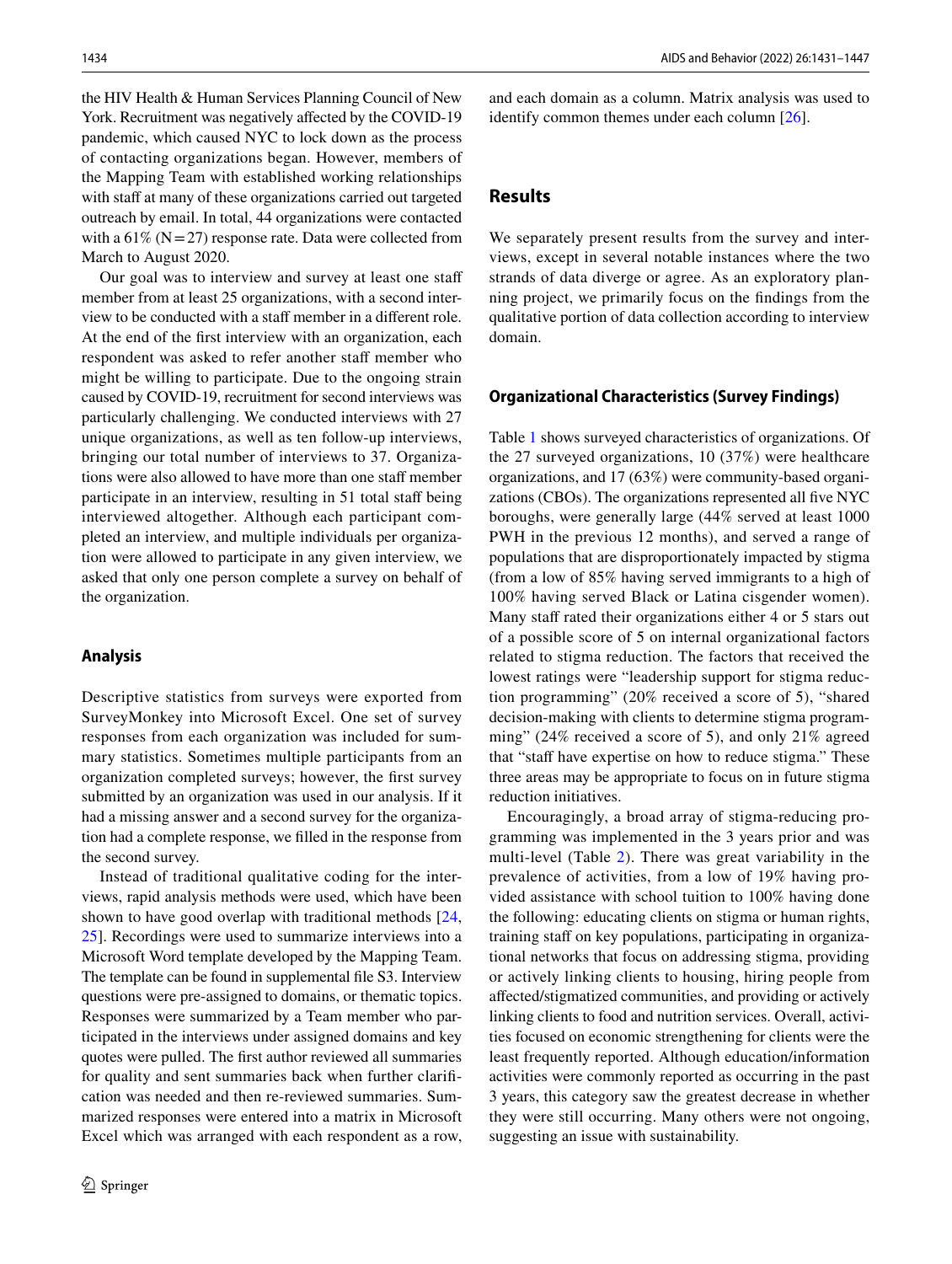<span id="page-4-0"></span>

| Table 1 Organizational characteristics, internal organizational context, and external context for 27 surveyed organizations providing HIV ser- |  |  |  |  |  |  |
|------------------------------------------------------------------------------------------------------------------------------------------------|--|--|--|--|--|--|
| vices in New York City, NY                                                                                                                     |  |  |  |  |  |  |

| Background characteristics                                                                              | $\mathbf N$    | $\%$  |
|---------------------------------------------------------------------------------------------------------|----------------|-------|
| Organizational characteristics                                                                          | 27             | 100.0 |
| Type                                                                                                    |                |       |
| Healthcare organization                                                                                 | 10             | 37.0  |
| Community-based organization that provides healthcare                                                   | 9              | 33.3  |
| Community-based organization that does not directly provide healthcare <sup>a</sup>                     | 8              | 29.6  |
| Boroughs served by organization                                                                         |                |       |
| Manhattan                                                                                               | 20             | 76.9  |
| <b>Bronx</b>                                                                                            | 20             | 76.9  |
| Brooklyn                                                                                                | 17             | 65.4  |
| Queens                                                                                                  | 15             | 57.7  |
| Staten Island                                                                                           | 8              | 30.8  |
| Employees                                                                                               |                |       |
| < 100                                                                                                   | 10             | 37.0  |
| $101 - 500$                                                                                             | 10             | 37.0  |
| $501 +$                                                                                                 | 7              | 25.9  |
| Organization proactively hires PWH <sup>b</sup>                                                         |                |       |
| Yes                                                                                                     | 20             | 90.9  |
| No                                                                                                      | $\overline{c}$ | 9.1   |
| Total PWH clients in Past 12 months <sup>c</sup>                                                        |                |       |
| < 1000                                                                                                  | 14             | 56.0  |
|                                                                                                         |                |       |
| $1000+$                                                                                                 | 11             | 44.0  |
| Populations served by organization                                                                      |                |       |
| Black or Latina cisgender women                                                                         | 27             | 100.0 |
| Transgender and gender non-binary individuals                                                           | 26             | 96.3  |
| Older people ages $50+$                                                                                 | 26             | 92.6  |
| Persons who use substances                                                                              | 25             | 92.6  |
| Black or Latino gay, bisexual and other men who have sex with men                                       | 25             | 92.6  |
| Persons who engage in transactional sex                                                                 | 25             | 92.6  |
| Youth and young adults ages 12-29                                                                       | 25             | 92.6  |
| Persons who are unstably housed                                                                         | 24             | 88.9  |
| Persons diagnosed with mental illness                                                                   | 24             | 88.9  |
| Persons involved with the justice system                                                                | 24             | 88.9  |
| Immigrants                                                                                              | 23             | 85.2  |
| Respondent's role in organization                                                                       |                |       |
| Director/Administrative leadership                                                                      | 9              | 33.3  |
| Program staff <sup>d</sup>                                                                              | 10             | 37.0  |
| Healthcare providers <sup>e</sup>                                                                       | 5              | 18.5  |
| Peer worker                                                                                             | $\overline{c}$ | 7.4   |
| Attorney                                                                                                | $\mathbf{1}$   | 3.7   |
| Internal organizational context (conceptual framework domain)                                           |                |       |
| Leadership support for stigma reduction programming (organizational context) <sup>c</sup>               |                |       |
| $1-3$ stars                                                                                             | 8              | 32.0  |
| 4 stars                                                                                                 | 12             | 48.0  |
| $5\;{\rm stars}$                                                                                        | 5              | 20.0  |
| Shared decision-making with clients to determine stigma programming (organizational context) $\text{c}$ |                |       |
| $1-3$ stars                                                                                             | 13             | 52.0  |
| 4 stars                                                                                                 | 6              | 24.0  |
| 5 stars                                                                                                 | 6              | 24.0  |
| Addressing stigma is a top priority of the organization (staff attitudes) <sup>c</sup>                  |                |       |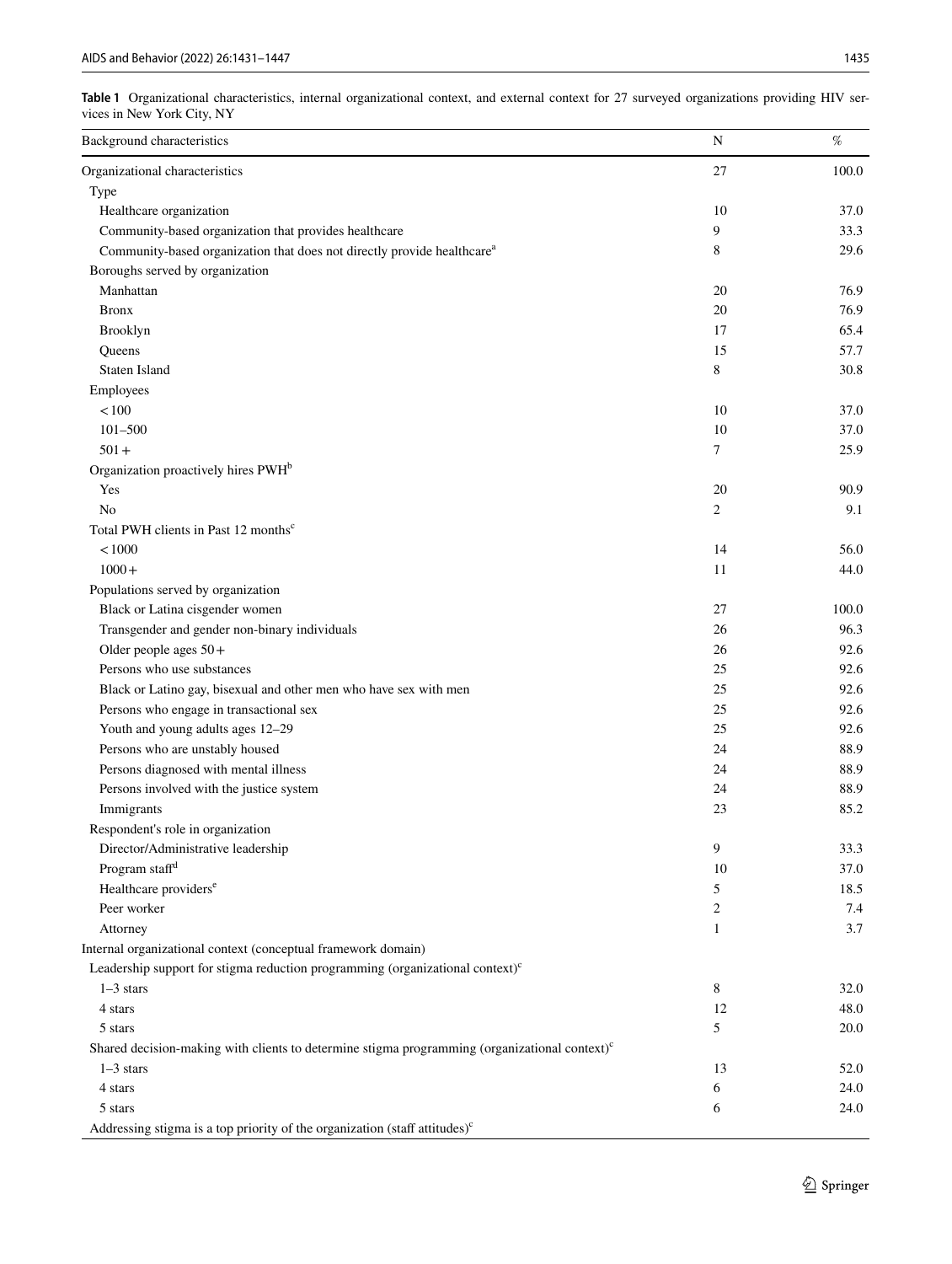| Background characteristics                                                                       | N              | %    |
|--------------------------------------------------------------------------------------------------|----------------|------|
| $1-3$ stars                                                                                      | 9              | 36.0 |
| 4 stars                                                                                          | 7              | 28.0 |
| 5 stars                                                                                          | 9              | 36.0 |
| Staff aware stigma a major barrier for hiv prevention and treatment (staff awareness) $\text{°}$ |                |      |
| $1-3$ stars                                                                                      | 7              | 28.0 |
| 4 stars                                                                                          | 7              | 28.0 |
| 5 stars                                                                                          | 11             | 44.0 |
| Stigma reduction an expected part of staff's routine work (staff norms) <sup>f</sup>             |                |      |
| $1-3$ stars                                                                                      | 8              | 33.3 |
| 4 stars                                                                                          | $\overline{4}$ | 16.7 |
| 5 stars                                                                                          | 12             | 50.0 |
| Staff have expertise on how to reduce stigma (staff self-efficacy) <sup>f</sup>                  |                |      |
| Somewhat, but need more training                                                                 | 12             | 50.0 |
| No                                                                                               | 7              | 29.2 |
| Yes                                                                                              | 5              | 20.8 |
| <b>External context</b>                                                                          |                |      |
| Funders fund their organization to do stigma reduction activities <sup>c</sup>                   |                |      |
| N <sub>0</sub>                                                                                   | 9              | 36.0 |
| Yes                                                                                              | 8              | 32.0 |
| Unsure                                                                                           | 8              | 32.0 |
| External laws/policies exist that make stigma reduction programming difficult <sup>c</sup>       |                |      |
| No                                                                                               | 10             | 40.0 |
| Yes                                                                                              | $\overline{c}$ | 8.0  |
| Unsure                                                                                           | 13             | 52.0 |

*PWH* people with HIV

<sup>a</sup> All organizations that did not provide healthcare had a linkage agreement with an organization that does

<sup>b</sup>Due to adding this question midway, the  $N=22$ 

<sup>c</sup>Due to missing answers, the  $N=25$ 

<sup>d</sup>Program staff roles include administrative assistant, case manager, grants manager, QI coordinator and social worker

e Healhcare provider roles include physician assistant, physician, pharmacy specialist and nurses

<sup>f</sup>Due to missing answers, the  $N=24$ 

# **Organizational Strategies (Interview Findings)**

The themes that emerged from interviews were organized according to the domains from the interview guide, which were: organizations' practices to reduce structural, interpersonal, and individual stigma; respondents' perceptions of the most efective facilitators to stigma reduction; and what barriers and gaps exist to stigma-reduction programming (Table [3\)](#page-9-0).

### **Structural‑Level**

Interviewed organizations often implemented policies and practices that created a welcoming and informative space to put clients at ease, employed staff that reflected the clients to show their connection to the community, and provided a range of client-centered one-on-one and group services. Physical spaces were welcoming, clean, and inviting and included educational resources that were demographically and linguistically diverse and for all levels of literacy. Most integrated HIV care with other services, clientele, and space to reduce stigma around services. One respondent emphasized, "we let people know that 'we are you'" (Manager of Retention and Adherence Program). Staff trainings were viewed as a powerful strategy against stigma, and organizations felt confident in staff members' ability to be informed and apply knowledge gained. Respondents frequently highlighted that services were adapted or created to ft specifc populations they served, labeling them as 'client-centered.' One-on-one services included linkage to care, case management, and care adherence. Group-based initiatives varied between organizations as a refection of the varying clientele. They mainly consisted of support groups, educational programming, and community-based initiatives and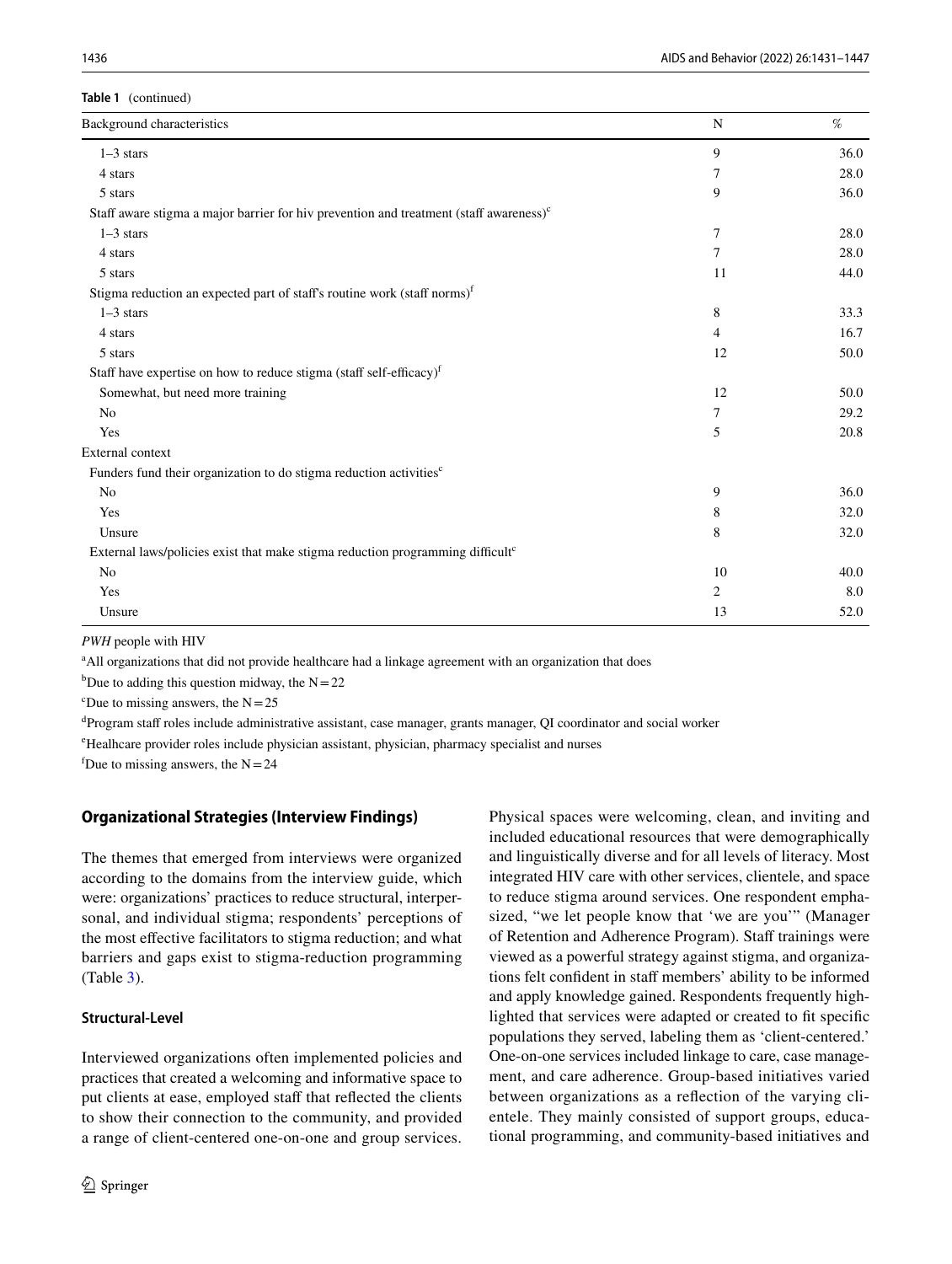<span id="page-6-0"></span>Table 2 Services and activities that may reduce stigma and promote resiliency, by effective stigma reduction approach and frequency, carried out by 27 surveyed organizations providing HIV services in New York City, NY, 2017–2019

| Occurred at Still<br>Stigma reduction programming by stigma reduction approach<br>least once                                     |           |                                                                                                                              |      | occurring |  |
|----------------------------------------------------------------------------------------------------------------------------------|-----------|------------------------------------------------------------------------------------------------------------------------------|------|-----------|--|
|                                                                                                                                  | ${\bf N}$ | $% \mathcal{P}_{\mathrm{C}}^{\mathrm{C}}(\mathcal{P}_{\mathrm{C}}^{\mathrm{C}}(\mathcal{P}_{\mathrm{C}}^{\mathrm{C}})^{-1})$ | N    | $\%$      |  |
| <b>Contact and community empowerment</b>                                                                                         |           |                                                                                                                              |      |           |  |
| Clients lead or co-lead training for staff <sup>a</sup>                                                                          | 10        | 47.6 6                                                                                                                       |      | 28.6      |  |
| De-escalation or mental health first aid training for clients <sup>b</sup>                                                       | 12        | 52.2 8                                                                                                                       |      | 34.8      |  |
| Education to clients on applying to grants or other funding <sup>c</sup>                                                         | 13        | 59.1 7                                                                                                                       |      | 31.8      |  |
| Social marketing campaigns to reduce stigma specifically for clients <sup>d</sup>                                                | 18        | 75.0 17                                                                                                                      |      | 70.8      |  |
| Training for clients on how to carry out advocacy work <sup>d</sup>                                                              | 20        | 83.3 15                                                                                                                      |      | 62.5      |  |
| Opportunities for staff and clients to socialize <sup>e</sup>                                                                    | 21        | 84.0                                                                                                                         | - 15 | 60.0      |  |
| Developing self-efficacy skills for safe disclosure of stigmatized characteristic <sup>d</sup>                                   | 21        | 87.5 19                                                                                                                      |      | 79.2      |  |
| Community Advisory Board (CAB) that meets at least quarterly <sup>d</sup>                                                        | 21        | 87.5                                                                                                                         | 21   | 87.5      |  |
| Bringing stigmatized individuals to speak on panels at the organization <sup>c</sup>                                             | 20        | 90.9                                                                                                                         | -15  | 68.2      |  |
| Client input into quality improvement planning and implementation <sup>d</sup>                                                   | 22        | 91.7                                                                                                                         | 21   | 87.5      |  |
| Providing information on $U = U$ to clients <sup>d</sup>                                                                         | 22        | 91.7                                                                                                                         | 22   | 91.7      |  |
| Promoting family and loved ones to be part of clients' support network <sup>d</sup>                                              | 22        | 91.7                                                                                                                         | 22   | 91.7      |  |
|                                                                                                                                  | 21        | 95.5                                                                                                                         | - 18 | 81.8      |  |
| Health literacy training <sup>c</sup><br>Know-your-rights training or materials <sup>b</sup>                                     |           | 95.7 18                                                                                                                      |      |           |  |
|                                                                                                                                  | 22        |                                                                                                                              |      | 78.3      |  |
| Routine and formal organization- wide input of patients/clients into operations and programming of our organization <sup>b</sup> | 22        | 95.7                                                                                                                         | 20   | 87.0      |  |
| Providing clients with education on stigma or human rights <sup>d</sup>                                                          | 24        | 100.0 20                                                                                                                     |      | 83.3      |  |
| <b>Psychosocial support for clients</b>                                                                                          |           |                                                                                                                              |      |           |  |
| Support groups centered around spirituality <sup>c</sup>                                                                         | 10        | 45.5 7                                                                                                                       |      | 31.8      |  |
| Support groups in languages other than English <sup>b</sup>                                                                      | 15        | 65.2 12                                                                                                                      |      | 52.2      |  |
| Support groups for people with mental health diagnosis <sup>c</sup>                                                              | 15        | 68.2                                                                                                                         | - 13 | 59.1      |  |
| Support groups for youth and young adults <sup>d</sup>                                                                           | 18        | 75.0                                                                                                                         | -13  | 54.2      |  |
| Support groups for people who use substances <sup>d</sup>                                                                        | 19        | 79.2 14                                                                                                                      |      | 58.3      |  |
| Support groups for people who are older <sup>d</sup>                                                                             | 19        | 79.2 14                                                                                                                      |      | 58.3      |  |
| Providing peer navigation for clients <sup>d</sup>                                                                               | 19        | 79.2 17                                                                                                                      |      | 70.8      |  |
| Support groups that are peer-led <sup>f</sup>                                                                                    | 16        | 80.0 12                                                                                                                      |      | 60.0      |  |
| Community or safe spaces for clients to interact with one another <sup>e</sup>                                                   | 20        | 80.0 18                                                                                                                      |      | 72.0      |  |
| Screening mental health with questionnaire (e.g. PHQ, CESD) <sup>e</sup>                                                         | 20        | 80.0 20                                                                                                                      |      | 80.0      |  |
| Support groups for women <sup>c</sup>                                                                                            | 18        | 81.8 15                                                                                                                      |      | 68.2      |  |
| Support groups for transgender and gender non-binary populations <sup>b</sup>                                                    | 19        | 82.6                                                                                                                         | - 13 | 56.5      |  |
| Support groups for lesbian, gay, or bisexual (LGB) populations <sup>b</sup>                                                      | 19        | 82.6                                                                                                                         | - 15 | 65.2      |  |
| De-escalation or mental health first aid training for staff <sup>d</sup>                                                         | 20        | 83.3 16                                                                                                                      |      | 66.7      |  |
| Screening for coping skills <sup>d</sup>                                                                                         | 21        | 87.5                                                                                                                         | 20   | 83.3      |  |
| Screening for trauma <sup>e</sup>                                                                                                | 22        | 88.0                                                                                                                         | 21   | 84.0      |  |
| Support groups <sup>d</sup>                                                                                                      | 22        | 91.7                                                                                                                         | 20   | 83.3      |  |
| Development of coping skills among clients <sup>d</sup>                                                                          | 22        | 91.7                                                                                                                         | 21   | 87.5      |  |
| Providing active linkage to mental health services <sup>e</sup>                                                                  | 24        | 96.0 23                                                                                                                      |      | 92.0      |  |
| <b>Education/information</b>                                                                                                     |           |                                                                                                                              |      |           |  |
| Creation of report or fact sheet on stigma <sup>b</sup>                                                                          | 14        | 60.9 8                                                                                                                       |      | 34.8      |  |
| Social marketing campaigns to reduce stigma in the community <sup>b</sup>                                                        | 17        | 73.9 14                                                                                                                      |      | 60.9      |  |
| Activity for staff to examine one's own privilege or stigmatizing beliefs <sup>b</sup>                                           | 18        | 78.3 11                                                                                                                      |      | 47.8      |  |
| Training on unconscious biases for staff/providers <sup>d</sup>                                                                  | 21        | 87.5 14                                                                                                                      |      | 58.3      |  |
| Training on mental health for staff/providers <sup>d</sup>                                                                       | 21        | 87.5 16                                                                                                                      |      | 66.7      |  |
| Training on substance use for staff/providers <sup>d</sup>                                                                       | 22        | 91.7 14                                                                                                                      |      | 58.3      |  |
| Training on $U = U$ for staff/providers <sup>d</sup>                                                                             | 22        | 91.7 16                                                                                                                      |      | 66.7      |  |
| Trainings on stigma (e.g. stigma generally, racism, homophobia) for staff/providers <sup>d</sup>                                 | 23        | 95.8 15                                                                                                                      |      | 62.5      |  |
| Training on key populations (e.g. transgender health) for staff/providers <sup>e</sup>                                           | 25        | 100.0 18                                                                                                                     |      | 72.0      |  |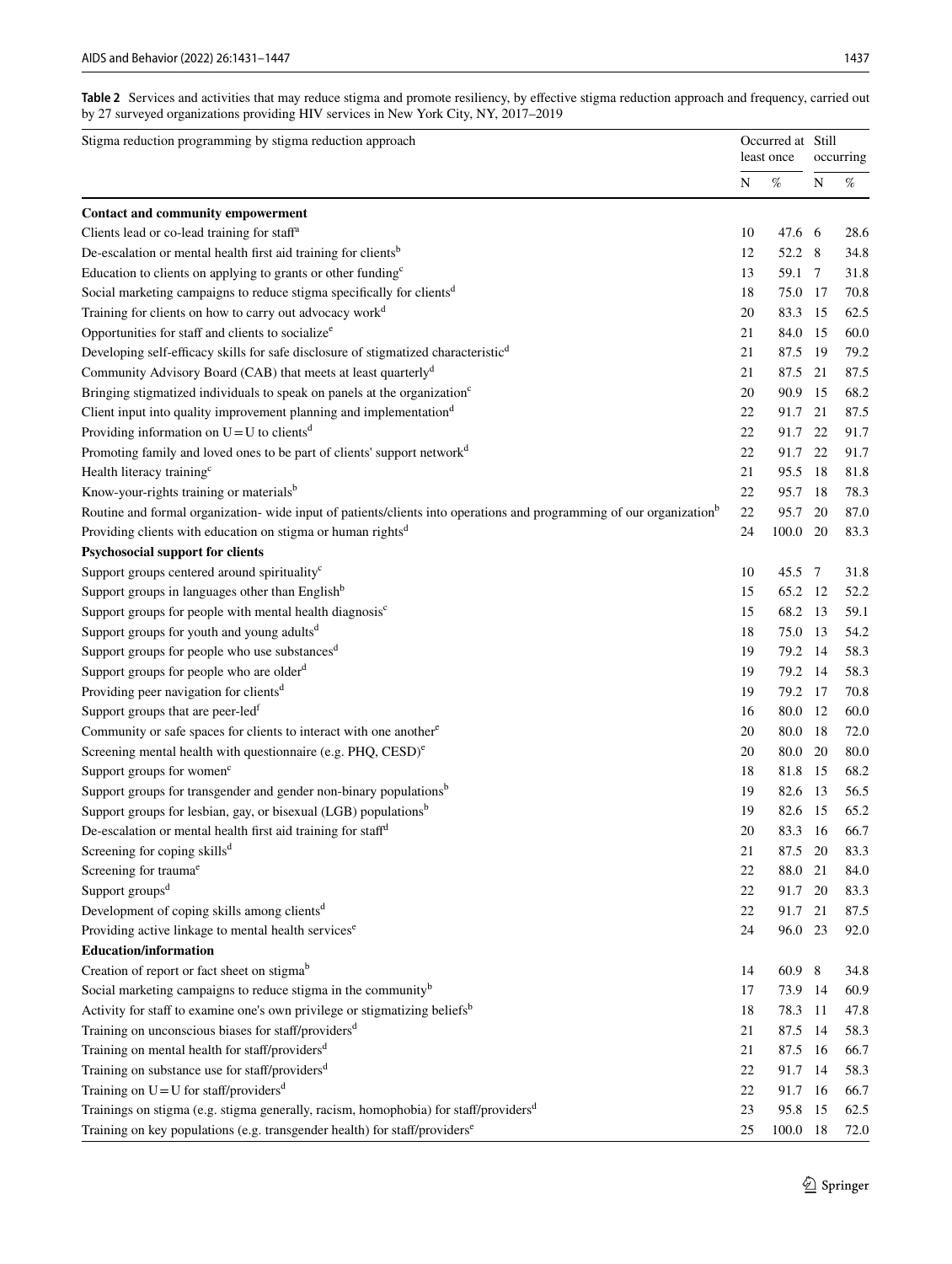# **Table 2** (continued)

| Stigma reduction programming by stigma reduction approach<br>Occurred at Still<br>least once                                                                                               |           |                              | occurring |      |  |
|--------------------------------------------------------------------------------------------------------------------------------------------------------------------------------------------|-----------|------------------------------|-----------|------|--|
|                                                                                                                                                                                            | ${\bf N}$ | $% \mathcal{P}_{\mathrm{C}}$ | N         | $\%$ |  |
| <b>Structual/institutional change</b>                                                                                                                                                      |           |                              |           |      |  |
| Tuition reimbursement for clients <sup>a</sup>                                                                                                                                             | 4         | $19.0 \quad 3$               |           | 14.3 |  |
| Providing day care <sup>d</sup>                                                                                                                                                            | 7         | 29.2 6                       |           | 25.0 |  |
| Mystery or secret shopper assessment to assess presence of stigma <sup>c</sup>                                                                                                             | 7         | 31.8 6                       |           | 27.3 |  |
| ESL classes for clients <sup>c</sup>                                                                                                                                                       | 8         | 36.4 6                       |           | 27.3 |  |
| Assistance with credit scores for clients <sup>f</sup>                                                                                                                                     | 8         | 40.08                        |           | 40.0 |  |
| Assistance with apartment deposits for clients <sup>a</sup>                                                                                                                                | 9         | 42.9 8                       |           | 38.1 |  |
| Emergency financial help for clients <sup>a</sup>                                                                                                                                          | 10        | 47.6 8                       |           | 38.1 |  |
| Forming stigma workgroup or taskforce <sup>b</sup>                                                                                                                                         | 11        | 47.8 8                       |           | 34.8 |  |
| Income generation/job training for clients <sup>b</sup>                                                                                                                                    | 13        | 56.5 11                      |           | 47.8 |  |
| Creating organizational stigma reduction plans <sup>c</sup>                                                                                                                                | 13        | 59.1 9                       |           | 40.9 |  |
| Collection of data on stigma from staff <sup>f</sup>                                                                                                                                       | 12        | 60.0 8                       |           | 40.0 |  |
| Lactation rooms exist in your facility <sup>f</sup>                                                                                                                                        | 12        | 60.0 12                      |           | 60.0 |  |
| Mobile health unitc                                                                                                                                                                        | 14        | 63.6 12                      |           | 54.5 |  |
| Providing or active linkage to hometesting for HIV or STIsb                                                                                                                                | 15        | 65.2 13                      |           | 56.5 |  |
| Creating reminders in the electronic medical records (EMR) system to offer HIV testing <sup>a</sup>                                                                                        | 14        | 66.7 13                      |           | 61.9 |  |
| Collection of data on stigma from clients <sup>a</sup>                                                                                                                                     | 14        | 67.0 8                       |           | 38.1 |  |
| Providing emergency contraception <sup>c</sup>                                                                                                                                             | 15        | 68.2 13                      |           | 59.1 |  |
| Savings promotion/financial literacy traning for clients <sup>b</sup>                                                                                                                      | 16        | 69.6 12                      |           | 52.2 |  |
| Visibility of a policy that explains consequences of stigma and discrimination towards clients in public waiting areas <sup>a</sup>                                                        | 15        | 71.4 13                      |           | 61.9 |  |
| Assessing that referral organizations are not stigmatizing clients you send them <sup>a</sup>                                                                                              | 16        | 76.2 16                      |           | 76.2 |  |
| Audio or web-based materials to make clients feel more welcome <sup>c</sup>                                                                                                                | 17        | 77.3 17                      |           | 77.3 |  |
| Routine opt-out HIV testing <sup>d</sup>                                                                                                                                                   | 19        | 79.2 18                      |           | 75.0 |  |
| Changing signs or organizational name to not highlight HIV <sup>a</sup>                                                                                                                    | 17        | 81.0 16                      |           | 76.2 |  |
| Raising awareness among staff around anti-stigma policies <sup>c</sup>                                                                                                                     | 18        | 81.8                         | 15        | 68.2 |  |
| Providing or linkage to hormone replacement therapy or gender-affirming surgery <sup>c</sup>                                                                                               | 18        | 81.8                         | -18       | 81.8 |  |
| Providing reproductive supplies (e.g. tampons) $g$                                                                                                                                         | 16        | 84.2 15                      |           | 78.9 |  |
| Written policy in place that explains consequences of stigma and discrimination towards clients <sup>f</sup>                                                                               | 17        | 85.0 16                      |           | 80.0 |  |
| Organizational advocacy to politicians <sup>c</sup>                                                                                                                                        | 19        | 86.4 15                      |           | 68.2 |  |
| Integrating trauma-informed care principles and training into organizational functions <sup>c</sup>                                                                                        | 19        | 86.4 17                      |           | 77.3 |  |
| Changing the EMR system to be inclusive of a broader array of genders, names and pronouns <sup>c</sup>                                                                                     | 19        | 86.4 19                      |           | 86.4 |  |
| Co-location (one-stop-shop) of more than 1 service that meets a high need for an affected/stigmtized population <sup>b</sup>                                                               | 20        | 87.0 19                      |           | 82.6 |  |
| Providing or active linkage to same-day ART provision (iART) <sup>d</sup>                                                                                                                  | 21        | 87.5                         | 19        | 79.2 |  |
| Providing or active linkage to telehealth services <sup>d</sup>                                                                                                                            | 21        | 87.5                         | 20        | 83.3 |  |
| Moving organizational messaging away from fear-based or risk-based language <sup>f</sup>                                                                                                   | 18        | 90.0 17                      |           | 85.0 |  |
| Promoting people from affected/stigmatized communities into leadership positions within the organization <sup>c</sup>                                                                      | 20        | 90.9 19                      |           | 86.4 |  |
| Environmental scans to make public areas of the organization more welcoming <sup>b</sup>                                                                                                   | 21        | 91.3 19                      |           | 82.6 |  |
| Non-EMR methods to include a broader array of genders, names, and pronouns <sup>b</sup>                                                                                                    | 21        | 91.3 20                      |           | 87.0 |  |
| Providing or active linkage to unused syringes/syringe exchange <sup>d</sup>                                                                                                               | 22        | 91.7 19                      |           | 79.2 |  |
| Brochures, posters or other written materials to make clients from affected/stigmatized communities feel welcome <sup>d</sup>                                                              | 22        | 91.7 19                      |           | 79.2 |  |
| Providing or linkage to substance use treatment <sup>d</sup>                                                                                                                               | 22        | 91.7 21                      |           | 87.5 |  |
| Providing universal precaution supplies for staff <sup>d</sup>                                                                                                                             | 22        | 91.7 22                      |           | 91.7 |  |
| Created a formal affiliation or parternship with another organization to meet a high need for a stigmatized population <sup>f</sup>                                                        | 19        | 95.0 16                      |           | 80.0 |  |
| Creating partnerships with organizations that specialize in the care of key populations (e.g. providers that prescribe<br>hormone therapy or carry out gender affirming care) <sup>a</sup> | 20        | 95.2 18                      |           | 85.7 |  |
| Assistance with legal documentation (e.g. drivers license, voter registration, social security, birth certificates) for<br>clients <sup>c</sup>                                            | 21        | 95.5 17                      |           | 77.3 |  |
| Improvements to or strengthening of client confidentiality <sup>c</sup>                                                                                                                    | 21        | 95.5 20                      |           | 90.9 |  |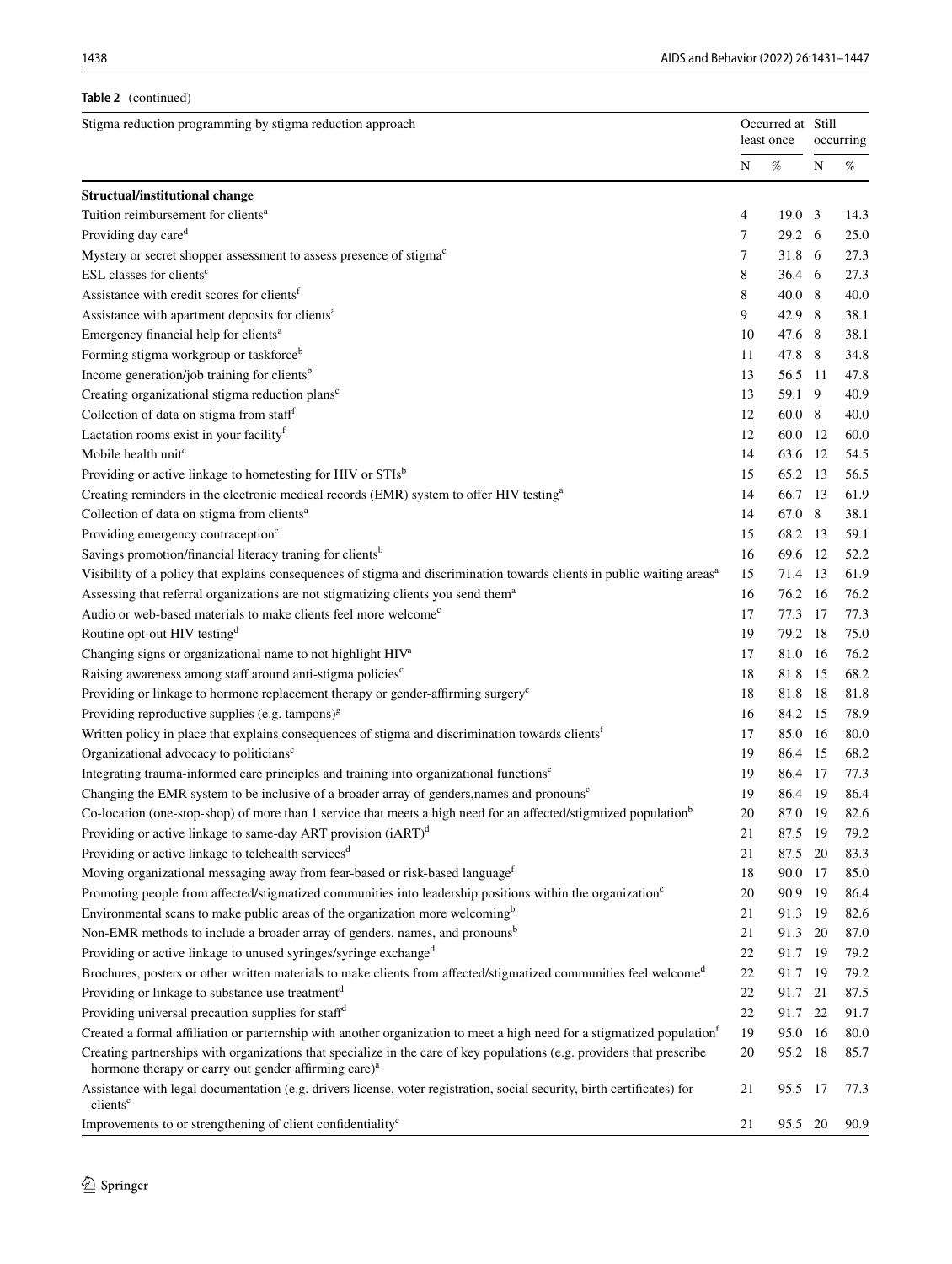| Table 2 (continued) |  |
|---------------------|--|
|---------------------|--|

| Stigma reduction programming by stigma reduction approach<br>Occurred at Still<br>least once                                 |    |         | occurring |      |
|------------------------------------------------------------------------------------------------------------------------------|----|---------|-----------|------|
|                                                                                                                              | N  | $\%$    | N         | $\%$ |
| Providing or active linkage to testing for HIV, STIs and/or Hepatitis <sup>b</sup>                                           | 22 | 95.7    | 21        | 91.3 |
| Providing or active linkage to PrEP <sup>b</sup>                                                                             | 22 | 95.7 21 |           | 91.3 |
| Providing or active linkage to PEP <sup>b</sup>                                                                              | 22 | 95.7 21 |           | 91.3 |
| Providing or active linkage to legal services that can address cases involving discrimination at low or no cost <sup>d</sup> | 23 | 95.8 21 |           | 87.5 |
| Providing or active linkage to medical case management/care coordination <sup>d</sup>                                        | 23 | 95.8 21 |           | 87.5 |
| Screening for intimate partner violence and active linkage to resources for $IPVd$                                           | 23 | 95.8 22 |           | 91.7 |
| Participating in organizational networks that focus on addressing stigma <sup>d</sup>                                        | 24 | 100.0   | -20       | 83.3 |
| Providing or active linkage to housing that is safe and affirming of clients <sup>d</sup>                                    | 24 | 100.0   | 20        | 83.3 |
| Hiring people from affected/stigmatized communities <sup>d</sup>                                                             | 24 | 100.0   | 22        | 91.7 |
| Providing or active linkage to food and nutrition services <sup>b</sup>                                                      | 23 | 100.0   | 22        | 95.7 |

<sup>a</sup>Due to missing answers; the  $N=21$ 

- <sup>b</sup>Due to missing answers; the  $N=23$
- <sup>c</sup>Due to missing answers; the  $N=22$
- <sup>d</sup>Due to missing answers; the  $N=24$
- <sup>e</sup>Due to missing answers; the  $N=25$
- <sup>f</sup>Due to missing answers; the  $N=20$

campaigns. Client-centered policies prioritized integrated care, inclusivity, and client feedback.

#### **Interpersonal‑Level**

Staff training also came up frequently when respondents discussed common understandings among staff about how they treat clients. Organizations utilized training to minimize enacted stigma and maintain a culture of respect and clientcentered care. The most common topics relevant to stigma included sexual and gender identity, motivational interviewing for behavior change, understanding non-verbal or subtle communication that can exhibit stigma, cultural competency, and de-escalation techniques to resolve confict. Utilizing this training, respondents noted a very specifc 'client-frst' culture among staf. One respondent stated "I think the training that they gave them, that the client is the most important person. And I really see that being executed in this organization. When the client walks through that door…They ask him how he's doing. They say good morning to him. They ask him if he needs anything to eat" (Peer Educator).

Staff often used the word respect to refer to how they treated clients. Respect was manifested as being welcoming of everyone, maintaining privacy and confdentiality, holding to standards of behavior that are nonjudgmental and attentive, considering the client as a whole person and meeting them where they are, and avoiding stigmatizing language. One respondent noted, "the number one thing is trying to incorporate a client-centered feeling throughout the clinic" and stated the client is the "expert on their own life, we don't give up on (clients) no matter what" (HIV Program Manager).

When asked to describe a real or hypothetical situation where a staff member could have behaved better or responded better to a client, respondents described handling these on a case-by-case basis as they arose. These were largely one-on-one interactions, and included other staff directly intervening to de-escalate the situation, pulling someone aside to point out their stigmatizing actions, and supervisors having discussions with staff afterwards to discuss the appropriate course of action. Formal disciplinary actions (e.g. placing a memo in the staff member's fle) or structural steps (e.g. changing the medical record to include preferred pronouns) were rarely described as a response. Some organizations had grievance procedures or client satisfaction surveys for clients to lodge complaints about staff behavior. Because we do not have client perspectives, it is unclear whether remediation mechanisms remain largely informal because they are efective or whether this is a gap that needs to be addressed.

#### **Individual‑Level**

Organizations dealt with clients' internalized stigma as a part of broader set of services. This was done directly and indirectly at the individual level (e.g. counseling), within identity-specifc support groups, and through the provision of behavioral health services (mental health and substance use). Behavioral health services were accessed by clients either on-site as a part of organizations' integrative care or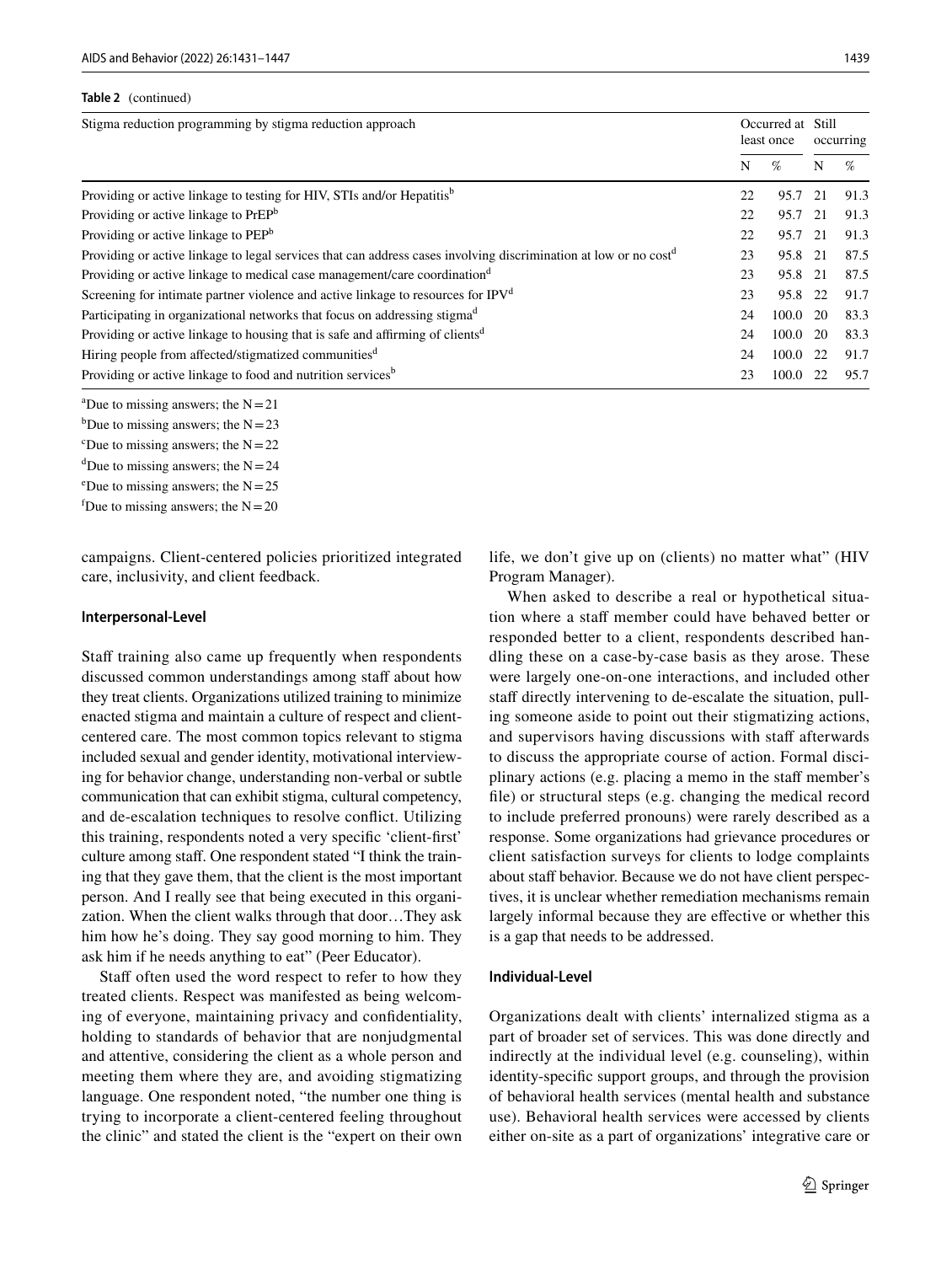| providing TH v services in frow Tork City, IVT                                                                                                                                                                                                                                                                                                  |                                                                                                                                                                                                                                                                                                                                                                                                                                                                                                                               |
|-------------------------------------------------------------------------------------------------------------------------------------------------------------------------------------------------------------------------------------------------------------------------------------------------------------------------------------------------|-------------------------------------------------------------------------------------------------------------------------------------------------------------------------------------------------------------------------------------------------------------------------------------------------------------------------------------------------------------------------------------------------------------------------------------------------------------------------------------------------------------------------------|
| Interview question                                                                                                                                                                                                                                                                                                                              | Summary of findings                                                                                                                                                                                                                                                                                                                                                                                                                                                                                                           |
| Mapping stigma-reduction activities by stigma level<br>Structural-level                                                                                                                                                                                                                                                                         |                                                                                                                                                                                                                                                                                                                                                                                                                                                                                                                               |
| "Tell me about formal organization-wide policies or practices in place<br>to help clients feel welcomed?" "Tell me about ways that the physi-<br>cal set-up of the space might give clients the message that they are<br>welcomed and respected?"                                                                                               | Organizations employ informal and formal practices centered around<br>creating a welcoming and informative space, employing staff mem-<br>bers that are a reflection of the communities served, and providing a<br>mixture of individual services, like linkage to care and case manage-<br>ment, and group services, including support groups and educational<br>programing                                                                                                                                                  |
| Interpersonal-level                                                                                                                                                                                                                                                                                                                             |                                                                                                                                                                                                                                                                                                                                                                                                                                                                                                                               |
| "What kinds of common understandings do staff have among them-<br>selves about how to treat clients?" "Can you describe a situation<br>between a staff person and a client where the staff person could have<br>behaved better or responded better to the client? [After they answer,<br>then ask:] Why do you think this might have happened?" | Organizations commonly utilized a variety of staff trainings to minimize<br>stigma, maintained a culture of respect or client-centered care, and<br>relied on informal mechanisms to remediate enacted stigma without<br>formal or structural processes as part of the solution                                                                                                                                                                                                                                               |
| Individual-level                                                                                                                                                                                                                                                                                                                                |                                                                                                                                                                                                                                                                                                                                                                                                                                                                                                                               |
| "What are some ways the organization directly helps clients deal with<br>negative attitudes or feelings they may have about themselves?"                                                                                                                                                                                                        | Organizations offer various mental health and behavioral health ser-<br>vices, provide space for individual input through structured groups<br>including support groups and community advisory boards (CABs),<br>as well as tackle internalized stigma one-on-one with clients through<br>informal conversations that demonstrate respect and understanding                                                                                                                                                                   |
| Shared-decision making with clients                                                                                                                                                                                                                                                                                                             |                                                                                                                                                                                                                                                                                                                                                                                                                                                                                                                               |
| "How are clients or other individuals from affected communities that<br>you serve involved in decision making or program planning at the<br>organization?"                                                                                                                                                                                      | CABs and patient satisfaction surveys were the most common way of<br>soliciting client input. A diversity of creative practices to engage client<br>perspectives were believed to improve services, address organizational<br>blindspots, and empower clients to advocate for themselves and each<br>other. Some of these included client-led groups, staff affinity groups,<br>clients on boards or quality assurance committees, staff attendance at<br>CAB meetings, and client/peer input to design programs or materials |
| Assessing the evidence base underlying activities                                                                                                                                                                                                                                                                                               |                                                                                                                                                                                                                                                                                                                                                                                                                                                                                                                               |
| Assessing stigma within agency                                                                                                                                                                                                                                                                                                                  |                                                                                                                                                                                                                                                                                                                                                                                                                                                                                                                               |
| "A few years ago the AIDS Institute (AI) asked HIV organizations<br>they fund to survey their staff and clients in regards to stigma. Did<br>your organization participate in that, and if so, what did that entail?<br>Was anything implemented as a result of the survey results?"                                                            | Most healthcare organizations participated in the NYSDOH - AI stigma<br>reduction initiative to measure and respond to HIV stigma and stigma<br>affecting key populations, implementing interventions at the struc-<br>tural, individual, and interpersonal level in response to the survey,<br>with the primary interventions focused on anti-stigma campaigns and<br>trainings. The initiative was not implemented with community-based<br>organizations                                                                    |
| Most effective strategies                                                                                                                                                                                                                                                                                                                       |                                                                                                                                                                                                                                                                                                                                                                                                                                                                                                                               |
| "You've described a number of different things to reduce stigma and<br>promote resiliency in your organization. You mentioned [LIST<br>STRATEGIES MENTIONED ABOVE]. Which do you think are<br>one or two of the most effective for reducing stigma and why?"                                                                                    | The most common effective strategies for combating stigma across<br>organizations include: having policies/programs in place that integrate<br>HIV care with other services, staff that are well-trained/educated,<br>outreach and education for clients, and staff that are representative of<br>the communities served                                                                                                                                                                                                      |
| Characterizing barriers and facilitators and identifying gaps                                                                                                                                                                                                                                                                                   |                                                                                                                                                                                                                                                                                                                                                                                                                                                                                                                               |
| Facilitators                                                                                                                                                                                                                                                                                                                                    |                                                                                                                                                                                                                                                                                                                                                                                                                                                                                                                               |
| "What could strengthen what the organization is already doing to<br>reduce stigma?"                                                                                                                                                                                                                                                             | Some of the things they could do to strengthen their efforts to further<br>circumvent stigma included: reinforce training/education of staff on<br>diverse topics, directly addressing stigma (in surveys, programs and<br>workshops), and having methods for evaluating data and feedback                                                                                                                                                                                                                                    |
| Barriers and gaps                                                                                                                                                                                                                                                                                                                               |                                                                                                                                                                                                                                                                                                                                                                                                                                                                                                                               |

<span id="page-9-0"></span>**Table 3** Summary of thematic fndings related to HIV and intersectional stigma reduction programming within 27 interviewed organizations providing HIV services in New York City, NY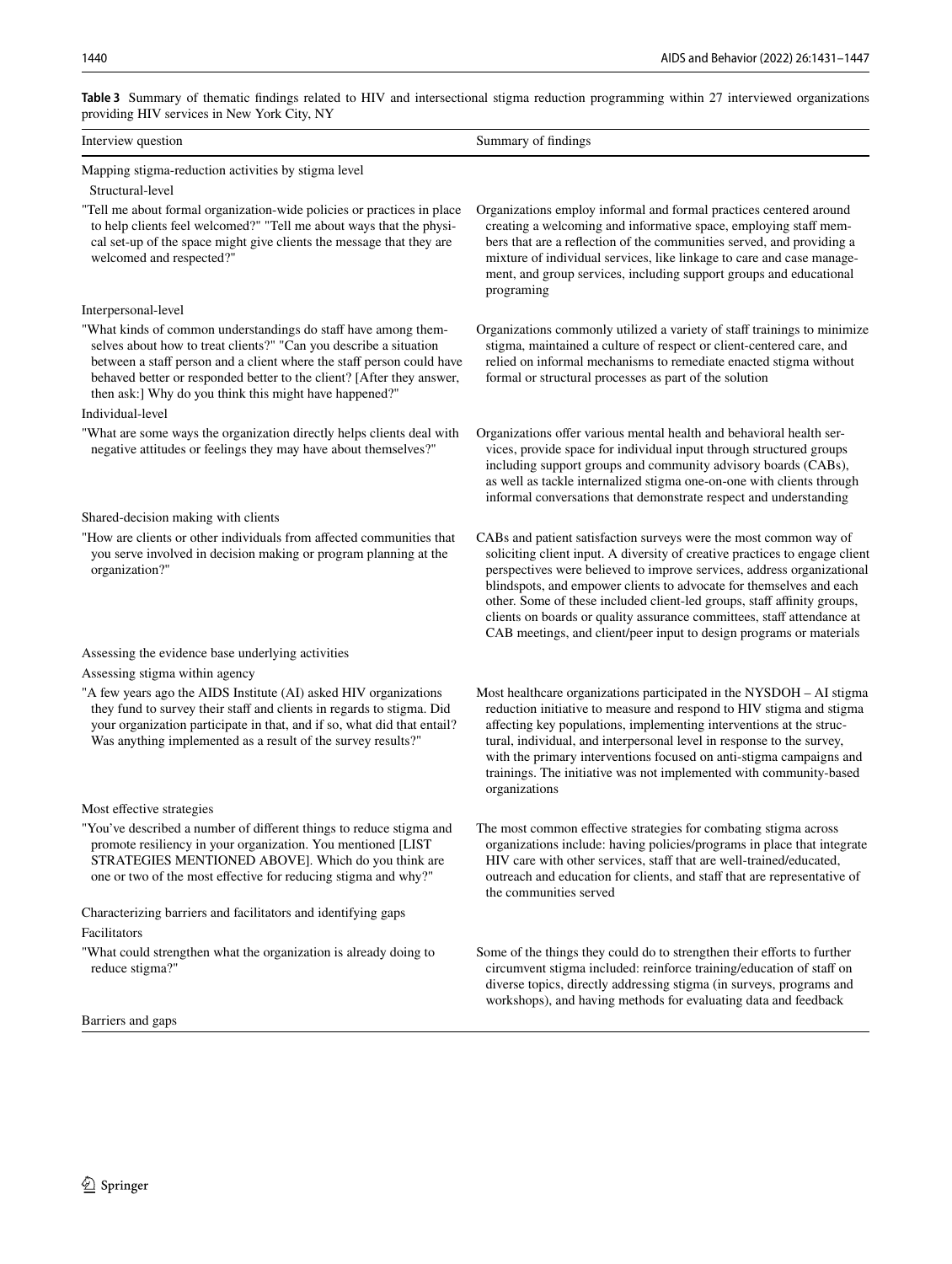#### **Table 3** (continued)

| Interview question                                                                                                                                                                                                                                                                                                                                                                                                                                                                                                                             | Summary of findings                                                                                                                                                                                                                                                                                                                                                                                                                                                                                                                        |
|------------------------------------------------------------------------------------------------------------------------------------------------------------------------------------------------------------------------------------------------------------------------------------------------------------------------------------------------------------------------------------------------------------------------------------------------------------------------------------------------------------------------------------------------|--------------------------------------------------------------------------------------------------------------------------------------------------------------------------------------------------------------------------------------------------------------------------------------------------------------------------------------------------------------------------------------------------------------------------------------------------------------------------------------------------------------------------------------------|
| "We understand that your organization utilizes [LIST STRATEGIES<br>MENTIONED ABOVE] to reduce stigma, however, could you<br>describe for me any barriers or challenges your organization faces to<br>making clients feel welcome or respected? Is there anything else you<br>think the organization could do to reduce stigma for clients that it is<br>currently not doing?"                                                                                                                                                                  | The biggest barriers and gaps were associated with the inner context<br>of organizational structure and capacity: large patient volumes, over-<br>worked staff with resulting high turnover, bureaucratic and corporate<br>systems, leadership disconnected from client-level experiences, and<br>a lack of evaluation activity to measure stigma reduction were the<br>most pressing concerns. The primary external context barrier was<br>insufficient funding. Barriers at the level of staff and clients were<br>infrequently reported |
| Missing clients                                                                                                                                                                                                                                                                                                                                                                                                                                                                                                                                |                                                                                                                                                                                                                                                                                                                                                                                                                                                                                                                                            |
| "Who are the clients who might be uncomfortable seeking services"<br>from your organization and why? What do you think could be done<br>to make them more comfortable?"                                                                                                                                                                                                                                                                                                                                                                        | Among the most frequently mentioned clients they felt were missing<br>from their organization were transgender individuals, individuals who<br>worried about being seen receiving services at an HIV organization,<br>and immigrants who were undocumented or did not speak English                                                                                                                                                                                                                                                        |
| Intersectional stigma                                                                                                                                                                                                                                                                                                                                                                                                                                                                                                                          |                                                                                                                                                                                                                                                                                                                                                                                                                                                                                                                                            |
| "People can face challenges or stigma due to multiple issues in their<br>life, and these disadvantages can build on each other. For exam-<br>ple, maybe someone faces discrimination because they are living<br>with HIV and with a mental illness or they're gay and a person of<br>color. They face unique challenges as a result of the combination of<br>the two. If at all, in what ways has your organization thought about<br>or directly addressed the challenges clients have with experiencing<br>multiple types of discrimination?" | Approaches to address intersectional stigmas were largely single-axis.<br>The most common strategy was integration of services, primarily in<br>reference to mental health care and substance use service integra-<br>tion with HIV care. Case management to assure access to all needed<br>services and trainings on different kinds of stigma or "identity" groups<br>were also reported                                                                                                                                                 |

[]=instructions that were given to the interviewer and not to be said aloud to interviewee *NYSDOH – AI* New York State Department of Health AIDS Institute

through referral processes that utilized the "warm hand-of." These services difered at organizations by how many sessions clients were entitled to, how frequently they were part of routine care, and what specifc services and programs were included. Some organizations included sessions centered around a specifc curriculum (e.g. Healthy Relationships) that included components related to stigma. Group sessions were the only time organizations explicitly mentioned evidence-based interventions.

Several respondents commented on individual-level strategies such as meeting with clients one-to-one to simply hear how they were doing in general, initiating dialogues around respect and understanding, and creating care plans with clients. One respondent advocated for "Re-brand(ing) HIV as a chronic illness…, a manageable treatable infection. When you talk to them about it in that way, they actually feel, ok, it's not a stain…you want to commend them for all the positives and let them know it's like any other chronic illness. This is not something to be ashamed of" (HIV Prevention Coordinator). Support groups were highlighted as a way to help minimize negative feelings, foster resiliency, and build community, while being described as confdential and safe places for clients. Groups were usually for a specifc topic or subpopulation and included a range of stigmarelated content such as substance use, gender identity, ageism, healthy relationships, empowerment, toxic masculinity,

anger management, and coping with trauma. Support groups could involve peers and/or be peer-led initiatives.

Consumer Advisory Boards (CABs) were utilized for clients to express feelings and experiences, with the intention of impacting policies and procedures at the organization. On this topic, one respondent concluded: "creating an environment where clients feel respected and worthy of being there is important" (Director of Health Services). CABs were often seen as a way to do this, giving power to clients by elevating them to leadership positions in a formally recognized, client-led entity within an organization. Almost all organizations had a CAB.

#### **Efective Strategies and Facilitators**

Respondents generally agreed on the most effective strategies to decrease stigma and how they could be used to facilitate further stigma reduction programming. Training, education, and outreach related to stigma for staff, clients, and the broader community (information-based practices that have been established as efective for stigma reduction in peerreviewed literature) were commonly discussed by staff as highly effective. These educational practices helped provide clients a safe space through training staff on how to appropriately address clients, hosting campaign events to educate the community on stigma, and normalizing conversations around HIV and gender identity and sexual orientation. They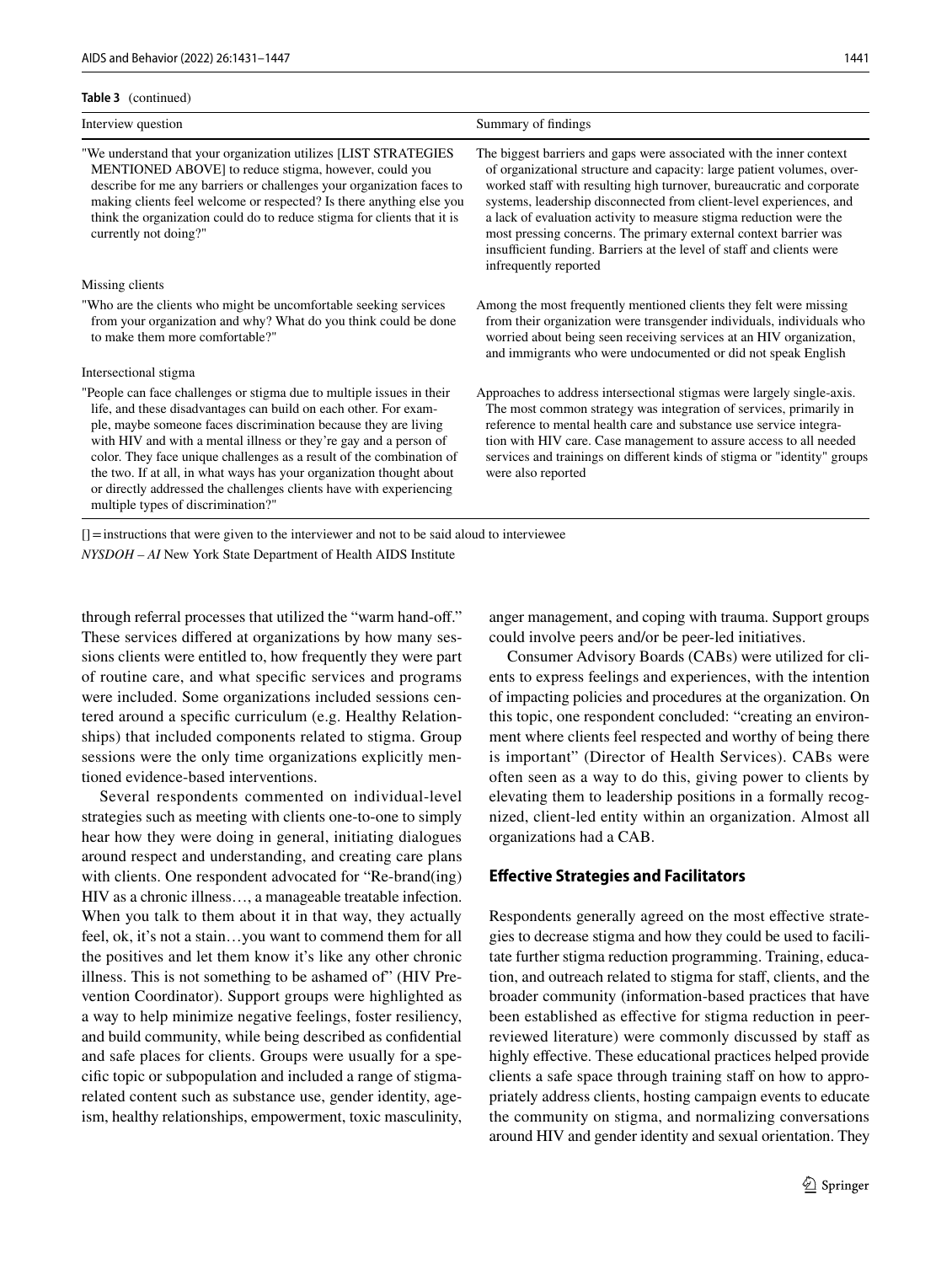were viewed as part of the larger culture of the organization rather than limited to discrete events, and seen as a way to raise awareness and remind staff about stigma and resiliency. One respondent stated, "Training is useful because it reminds people of what they've previously heard and reinforces the organization's mission. Our staff meetings are not just about programming, but serve as reminders of who we are and how we should deliver our services" (Director of Health Services). Nonetheless, more information-based services were desired by respondents. This converged with survey fndings where more than two thirds (71%) of respondents felt they could use more expertise in reducing stigma (Table [1\)](#page-4-0). Survey fndings also showed that while trainings often occurred at least once, there were sharp drops in the frequency of trainings occurring over time (Table [2\)](#page-6-0).

Two other effective practices were commonly identified by respondents that are not often discussed in the stigma intervention literature. These were policies and practices that integrated HIV care with other services, and the hiring of staff representative of communities served. These are expanded upon below.

#### **Service Integration**

Integrated care and/or a team-based approach within organizations aimed to serve clients holistically and oftentimes within the same physical space in order to avoid clients feeling stigmatized for seeking services related to a specifc aspect of their identity. Many respondents noted the importance of behavioral health services being ofered to all clients by default. Within this framework, clients have access to services including care coordination, partnerships with other organizations, a monitored referral process, and interdisciplinary team-based care. Respondents also highlighted the importance of integrating all identities a client holds when working with them. Some organizations integrate HIV care into all primary care appointments, making HIV something that is not just for "some people" or "some clinics" but rather a component of everyday care. One respondent emphasized that "We don't treat HIV testing like it's apart from anything else in someone's healthcare. We try to deal with patients holistically. We treat HIV as one of the problems" (Social Work Supervisor). This holistic approach was seen to make stigma reduction easier because it both normalized HIV for clients and made sure that staff were aware of problems that clients might have as they arose.

Integration also referred to embedding the organization within the communities they are serving through activities like implementing outreach programs or collaborating with outside entities to host educational opportunities and surveys. One respondent stated "It's very effective because when we are at our organization, we are one. When we go out into the community, we are the same. We go out together as a set of people of whichever aspect we are going out to outreach or support or teach, whichever it is, we represent the people that are being criminalized or stigmatized" (Coordinator of Health Education).

#### **Representative Staf**

Hiring staff members who come from the communities an organization serves was seen as a highly efective strategy because representative staff improved disclosure efficacy among clients by being open about their own HIV status, served as role models to clients, and were believed to improve communication and trust. Organizations frequently hired such staf, including peer workers, clients, and bilingual individuals, as an organization-wide practice. One respondent stated: "We have the population that's in our community that work here; either they have been trained, they came in as peers, or they have been staff members. We have a vast support system within our organization that identifes with the populations we work with in our community" (Coordinator of Health Education). They took time to develop relationships and clients saw themselves reflected in these staff: "The way that we have used peers in this agency is probably one of the best tools that we have. It really shows clients that are coming in that we are from the community for the community" (Director of Behavioral Health). Some organizations highly valued peer workers for understanding clients' perspectives and for improving programming through shared decision-making.

### **Barriers, Gaps, and Who is Missing**

Staff perceived that contextual factors internal to organizations were the primary barriers to stigma reduction within HIV organizations. This recognizes that impediments to stigma reduction have less to do with staff attitudes or "hard-to-reach" clients, but with having favorable contexts in which to do this important work. The clients viewed as being underserved and the least comfortable receiving services at organizations were transgender clients, immigrants who were undocumented or who did not speak English, and clients who wished to avoid being associated with an organization known to provide HIV services. This latter group included both PWH who feared disclosure and those not living with HIV who feared others' assumptions that they may have HIV. This in part aligns with survey fndings, where immigrants were reported as being the least frequently served (Table [1\)](#page-4-0).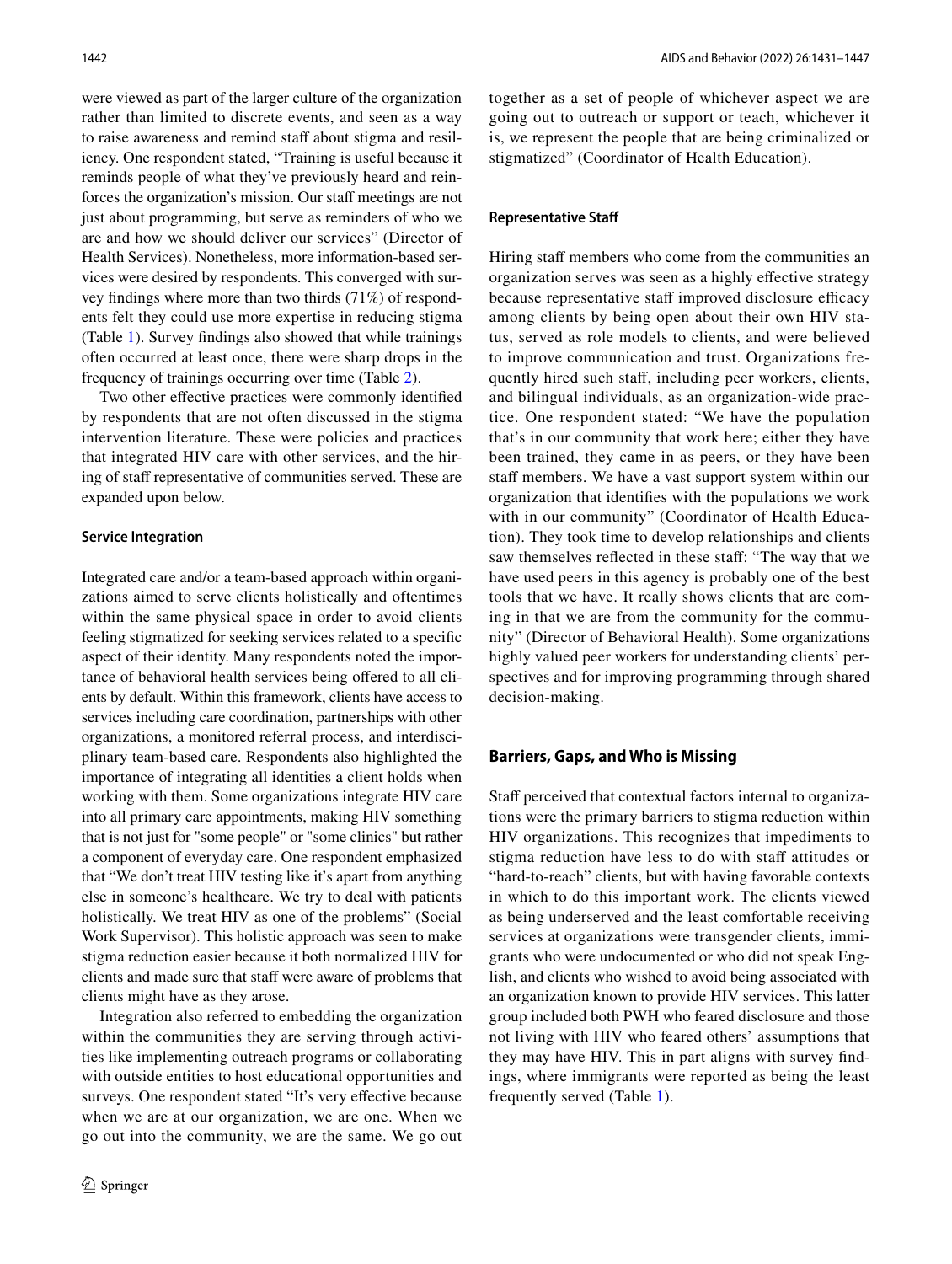### **Internal Context**

Most respondents reported internal organizational barriers and gaps related to organizational structure and capacity. Large client volumes contributed to long wait times, staf burnout and turnover, and limited time with clients, and could lead to busy staff that had difficulty connecting to and empathizing with clients. Organizational leadership was sometimes viewed as disconnected from the realities of staf on the ground and unaware or disinterested in how top-down policies contributed to stigma. Among survey respondents, leadership support received the lowest proportion of fve stars (20%) and 36% rated their organization fve stars on whether addressing stigma is a top priority (Table [1\)](#page-4-0). Particularly in larger healthcare systems, the bureaucratic and corporate identities of their workplaces were perceived by staff to impede communication, disempower staff to make decisions about workspaces, and produce bottlenecks to hiring and disseminating non-stigmatizing messaging. One respondent lamented the infuence of capitalism on organizational policies that incentivized providers to view clients who struggled to obtain positive health outcomes as a burden, saying "We are patient-frst, quality care everything is our motto, but our system makes providers see clients as either giving or taking away from them. So vulnerable populations will fall through the cracks" (Manager of Retention and Adherence Program). Another respondent felt that the corporate identity of his hospital system contributed to physical spaces that made clients uncomfortable and created difficulty showcasing inclusive and respectful messaging, saying "The system really needs to break out of its corporate identity and become an identity of the community. I would love to see a total transformation in five years of how *the Organization* looks, how it feels, and how it serves people. We can be advocates in our little program, but there's so many corporate ladders to go up for all of those things. It will be *the Organization*'s biggest challenge, defnitely. First step is recognizing it" (Health Educator and Outreach Worker).

Despite the prominence of staf-level domains in our conceptual framework, barriers related to staff knowledge, norms, and attitudes were infrequently described. This is consistent with survey findings, where "staff are aware that stigma is a major barrier" and "there is a general expectation within the organization that reducing stigma and promoting resiliency should be a routine part of the work of all staf" were rated the most favorably of all inner context factors (Table [1\)](#page-4-0). Some interviewed respondents viewed a lack of evaluation and data collection related to stigma as a barrier, either because competing priorities left them with insufficient time or because awareness of evaluation methods that ft the context of their work was lacking. One respondent said "I feel like we're doing something diferent every week, so we're probably not the best at looking at that and analyzing it to see if everything that we do is efective or not, so we defnitely could improve on that and make a formal QI process to identify the best way to reach a population or approach something" (Health Educator and Outreach Worker).

## **External Context**

The biggest external barriers and gaps were insufficient funding, a lack of control over provider sites or other spaces clients accessed, and a lack of stigma awareness within the broader community. Only 32% of surveyed respondents reported that their organization was funded specifcally to do stigma reduction (Table [1](#page-4-0)), and one interviewed respondent stated "When we're writing grants related to training, I'm invited to a lot of those meetings. I've never heard of a funding stream that just is dedicated to stigma" (Director for Peer Training). Our conceptual framework did not explicitly account for the infuence of stigma in the community or in other spaces clients frequent, both of which staff felt they had less power to infuence. One respondent stated, "We focus too much on the people who come in. It's not being addressed properly in our communities…in the minority communities" (HIV Prevention Coordinator). Laws and policies external to the organization were infrequently spoken of, mirroring the survey fnding where 52% of respondents were unsure of the existence of laws or policies that made stigma reduction programming difficult. The COVID-19 pandemic presented new and unexpected challenges for organizations, such as a lack of access to appropriate technology, that exacerbated the already strained health systems.

#### **Intersectionality**

Most respondents acknowledged an awareness of the impact of multiple stigmas and their intersections upon PWH. However, understanding and work to address the impact of intersectional stigmas is emergent. Approaches to address stigmas were largely single axis in focus. Few assessed their programmatic and outcome data in an intersectional manner or implemented intersectionally-focused programming. Intersectionality as a concept was mainly thought of by staf through the lens of service integration, focusing on mental health care and substance use service integration with HIV medical services. Case management to assure access to all needed services and training on diferent kinds of stigma or "identity" groups were also reported to occur. Notably, there were few practices to address the convergence of racism and HIV stigma. Some shared that their organizations try to be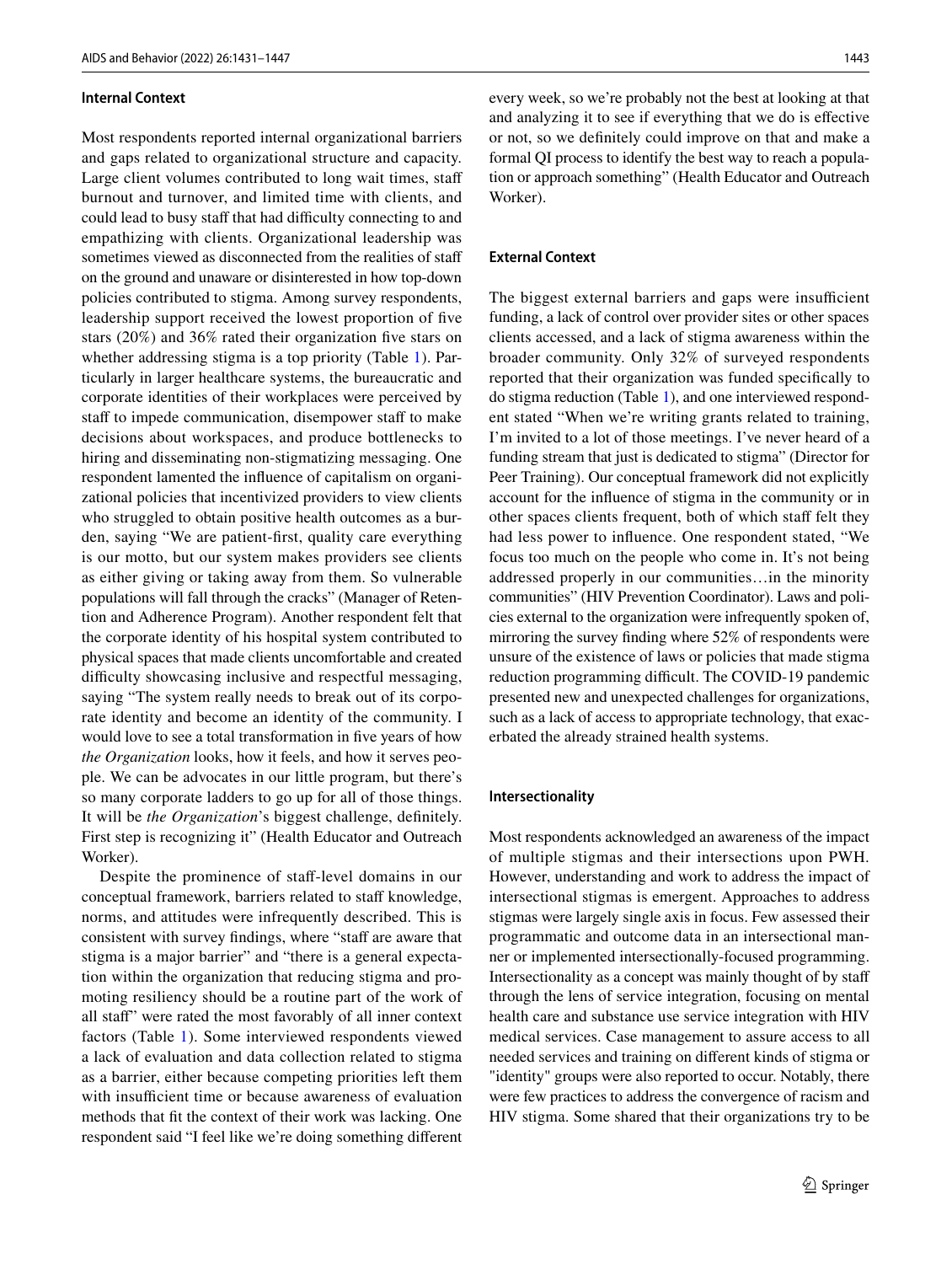"colorblind," treating clients the same regardless of their race/ethnicity.

# **Discussion**

This exploratory IS project identifed feld-based, multilevel, and diverse practices for reducing stigma in HIVrelated organizations that form a frst look at common "best practices" for NYC. Rapid qualitative analysis was used to identify actionable intervention components. Rapid assessments complement IS frameworks, which share an aim to reduce the time it takes to translate evidence into practice. This project minimizes the following gaps in existing stigma intervention literature: multi-level interventions, especially including the structural and organizational level; holistic approaches that go beyond education and contact strategies; investigating intersectional stigma; and a scarcity of reported US-based practices. Despite this, evaluation of the impact on stigma, intersectional measurement and interventions, and sustainment of existing practices were lacking.

# **Evaluate and Increase the Uptake of Emergent Best Practices**

Emergent and existing stigma-reduction practices need to be evaluated for efectiveness and assessed for barriers and facilitators to adaptations. Robust evaluation components were lacking for most of the identifed practices. However, incorporating a QI approach within an IS framework can leverage limited practice knowledge into the development of evidence-informed interventions. Successful uses of a QI approach to adapt stigma-reduction activities among HIV organizations have been demonstrated in Southeast Asia [\[27\]](#page-16-14). Hybrid implementation-effectiveness studies may be appropriate in the context of stigma-reduction initiatives in NYC since they evaluate whether an intervention is efective while simultaneously assessing how to improve uptake of such interventions, and thus accelerate the translation of research into practice [[28](#page-16-15)].

# **Engage Leadership as a Driver for Change**

Structural interventions have synergistic efects on stigmas that target individual and interpersonal levels, but they need leadership buy-in [[8\]](#page-15-7). Leadership needs to champion anti-stigma work and implement policies and programs that shape their organization's culture and service delivery. Leadership should be informed on how their infuence can be used to reduce stigma. Bureaucracy can hinder implementation of innovative activities due to the complexity of decision-making and difficulty communicating across siloed realms of infuence. The type and size of organizations, including those that are large in size and multi-component health systems, also contributed to this problem. In some cases, staff in CBOs had more autonomy in decision making than those in large hospitals. Given the substantial proportion of HIV care delivered in NYC through large health systems, these entities may need to make additional efforts to ensure leadership drives stigma reduction. A successful pretest–posttest control group study to improve organizational cultural competency at several hospitals in the US included hospital leadership as both drivers and targets of change [\[29](#page-16-16)].

# **Engage Key Stakeholders**

Improving feedback loops between leadership, direct service staff, and those who directly experience stigma is critical to addressing inner context barriers. Strategies include engaging clients in decision making processes, training clients for leadership roles, and hiring peer workers. Some organizations had more progressive policies, engaging clients and peers in more equitable and infuential roles. Structural barriers to these policies include: hiring practices that prevent PWH from applying; lack of board bylaws that require PWH participation; disempowered CABs with no impact on decision making processes; programming *for* PWH instead of *by* PWH; and utilizing PWH that do not refect those most impacted by the epidemic [[30\]](#page-16-17). Best practices for CABs are outlined by the NY HIV Health and Human Services Planning Council's Consumers Committee [[31\]](#page-16-18). Leadership needs to seek out regular input from direct service providers and clients, and enact structural solutions to the reported staff burnout and turnover.

# **Refect Communities Served**

Many organizations have structural-level practices and policies that enable them to be refective of the community. These included: staff who are representative of the clients' race, sexual identity, and culture; open door policies to ft with the cultural norms of their clients (describing that they did not want clients to feel that they are asking for a service but rather that they are in a family); annual staff evaluations that included whether staff communication conveyed sensitivity, respect, and compassion; interview questions in the hiring process to better identify applicants likely to be compassionate; multiple clinic locations that refected the local culture of clients; and bilingual staff, although there remained some gaps in having all services and materials in needed languages.

Peer-delivered HIV care is beneficial in providing necessary psychosocial support and improving HIV outcomes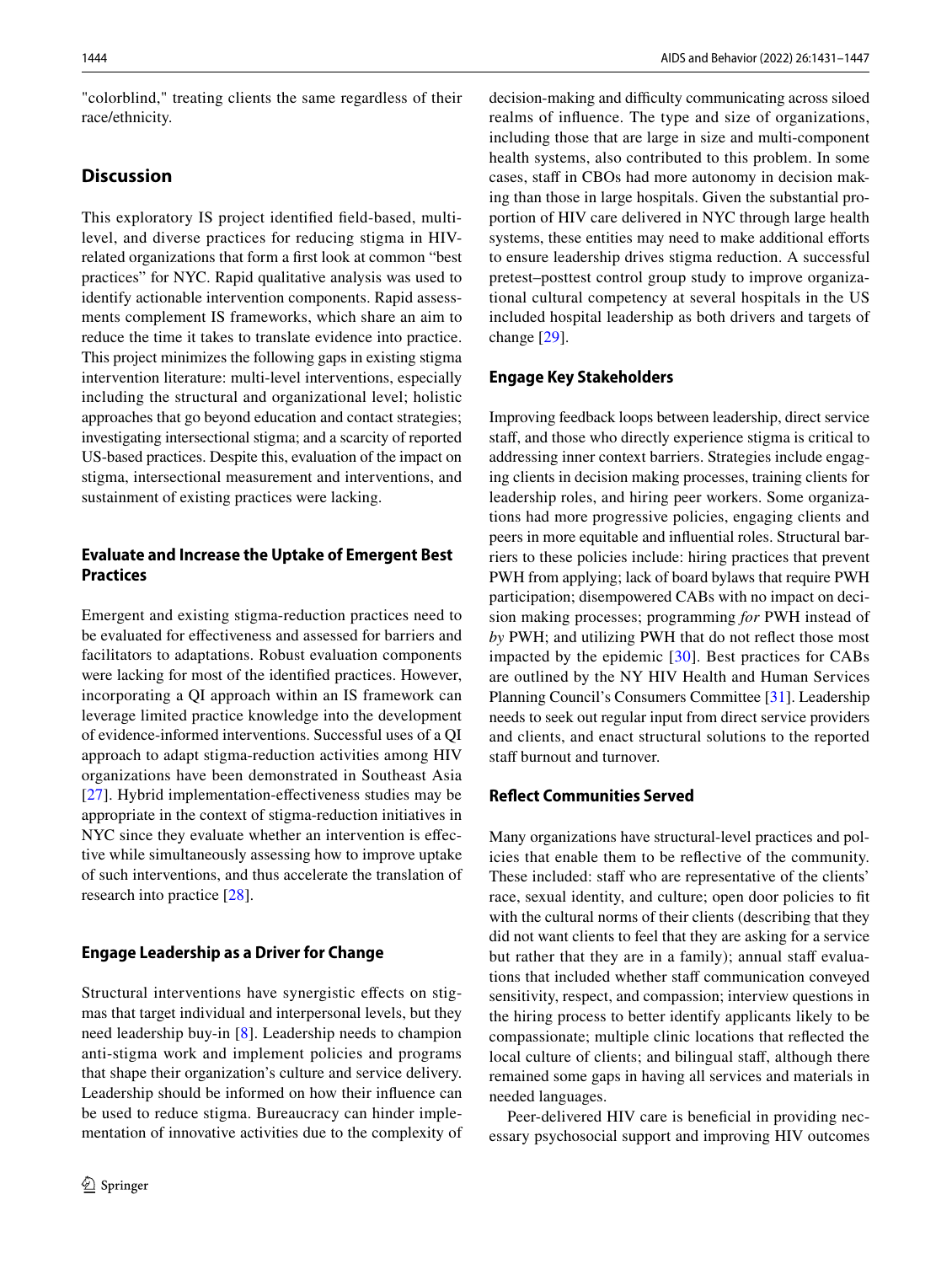along the HIV care continuum [[32](#page-16-19)]. In a review of Lay Health Worker (LHW) programs for postpartum mothers living with HIV in sub-Saharan Africa, retention in care and other health outcomes were generally higher in groups linked to LHW [[33\]](#page-16-20). The success of these and other peer support models [[34](#page-16-21)] could be more broadly adapted and funded in the U.S., such as by making peer services reimbursable by Medicare and Medicaid. Hiring peer workers and strengthening peer programs, such as NYSDOH's peer certifcation program, is another important stigma reduction intervention to evaluate and implement [\[35](#page-16-22)].

#### **Integrate HIV Services**

Integrating HIV care as part of an individual's primary healthcare emerged as a common best practice. Restructuring of HIV services has been associated with signifcant increases in patient satisfaction, destigmatizing care by shifting focus to a holistic view of clients [\[36](#page-16-23)[–38\]](#page-16-24). Approaching HIV as one facet of healthcare can transform how it's viewed in the healthcare setting and community. For instance, current CDC guidelines are to offer HIV tests to all clients with the choice to opt out [\[39\]](#page-16-25). However, having signage with HIV in the title caused some clients to not seek care. Although many programs have evolved to treat patients holistically, their name and legacy may be seen as a risk of HIV status disclosure. Having signage and systems that are inclusive of everyone helps clients to integrate without feeling diferent or singled out—for example, changing electronic medical records to include gender identity and preferred pronouns to help staff avoid misgendering clients. In tandem with integration, the unique and intersectional needs of client populations also need to be considered in service design and this can create tension with broader integration eforts. The need for specialized providers, hours, and spaces can be assessed in conjunction with clients, and where such services are not possible to provide in-house, strong linkage agreements can be sought out with specialty providers (e.g., hospitals offering gender-affirming surgery).

### **Develop a Learning Culture**

Education and trainings were some of the most common practices used to address stigma at all levels, but efforts were often not sustained currently. Furthermore, not many organizations performed evaluation of their trainings, possibly due to lack of knowledge or resources regarding evaluation. Learning is a dynamic process and should not be reduced to a one-time knowledge transfer event. Common occurrences such as rapid staff turnover, varied training needs, and the gap between knowledge and practice show the limits of a traditionally static training model. The whole organization should be continuously engaged in learning and adapting [[40\]](#page-16-26). This macro approach is needed because stigmatizing beliefs, attitudes, and behaviors can be ingrained within both the individual and the organization. Although many studies have found information-based stigma-reduction practices to be efective, organizations should take into account that educational practices alone are insufficient for stigma reduction; practices that are multi-level, multi-faceted, and implemented over longer periods of time are required [\[41](#page-16-27)].

### **Intersectionality**

While there is a growing understanding that intersectional stigma is a problem, staff still showed a lack of understanding of intersectionality as a framework that seeks to understand how interlocking systems of oppression can fundamentally change the way stigma is enacted and perceived. This aligns with other fndings: a recent meta-analysis of sexual or gender minority stigma interventions showed that less than half considered multiple stigmas, and only one explicitly used an intersectional framework [[42\]](#page-16-28). Of particular note from the mapping interviews was a lack of understanding of how racism intersects with HIV stigma to afect health services. Providers' desires to "treat all patients the same," and to be "colorblind," aligned with traditional notions of equality rather than equity. This lens ignores the fact that an equitable and intersectional practice cannot treat every individual the same, because it must take power imbalances into account as well as the diverse synergistic downstream impacts [\[10](#page-15-9), [11\]](#page-15-10). Intersectionality's relevance and its emphasis on moving away from single-axis approaches is critical for ending the HIV epidemic, where the groups most inequitably impacted by HIV are generally facing intersectional systems of oppression and best practices remain largely unknown.

This project had several limitations. Respondents were mainly recruited within the Team's network which may have resulted in a more homogenous mix of organizations, which may in turn reduce the generalizability of findings. Staff members that volunteered may be more likely to already be engaged in or aware of stigma reduction, resulting in a lack of data on challenges for organizations newly starting this work. Respondents could only provide a partial account of their organization's stigma activities based on their role, department, and time working in the organization. The interviews began during the COVID-19 pandemic, which prevented some organizations and people from being able to participate due to competing priorities and limited availability. Most of the participants were people within leadership and middle-management, so much was learned about overall service delivery, less about the frst-hand experience of delivering services and client perspectives. More survey and interview questions focused on the internal context than the external context, which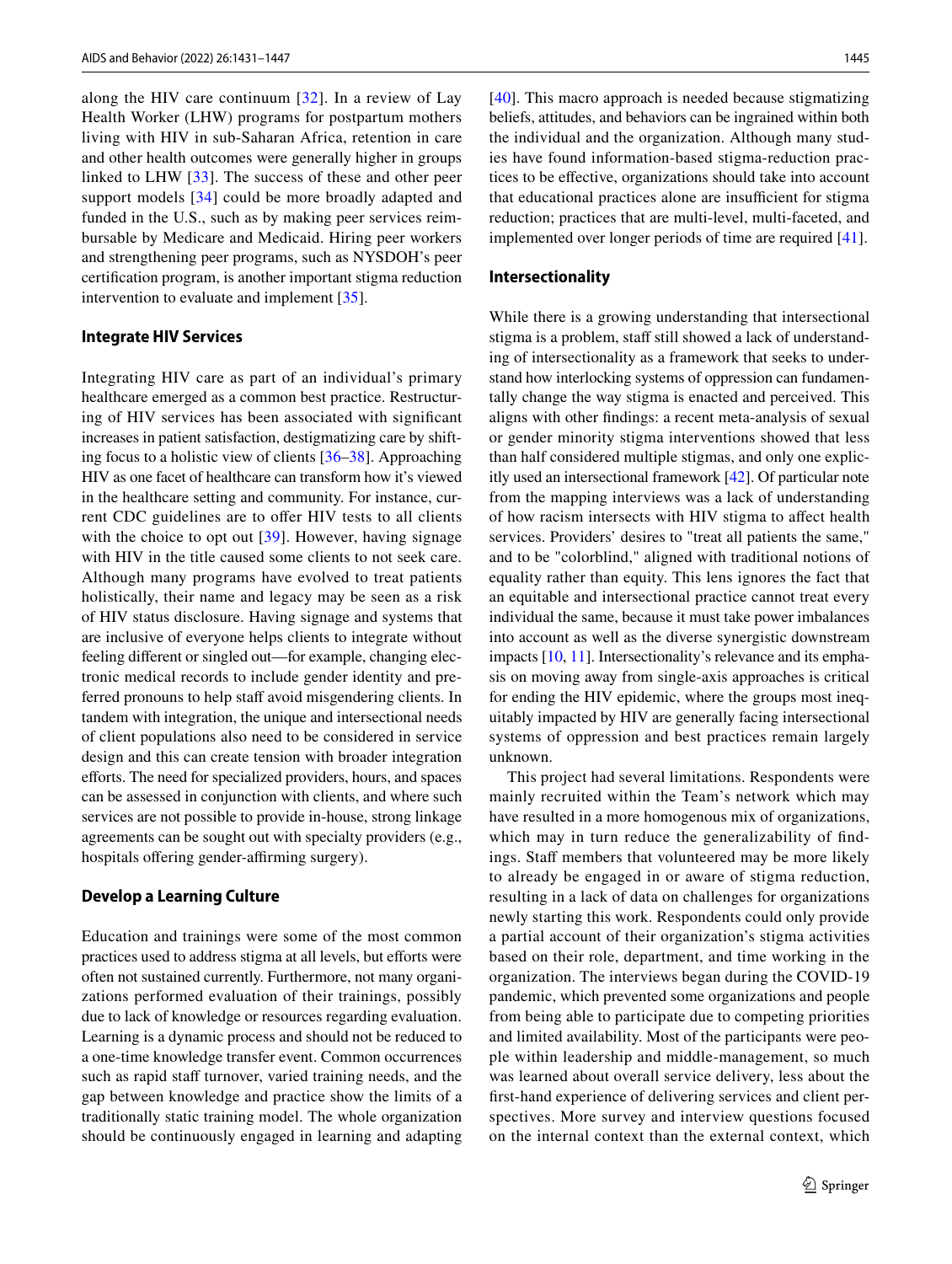may be a reason that external context barriers were less frequently described. Our project's conceptual framework did not explicitly include how HIV organizations engaged with the community to reduce stigma. However, respondents reported that it was imperative to reduce stigma in the broader community for their clients. This project did not capture the perspectives of clients directly during data collection, except where participating staff members were PWH. Client perspectives are critical when identifying and reducing stigma because it is a personal matter and directly impacts their care, so future efforts should incorporate clients into data collection to understand what they perceive to be stigma-reducing. As most stigma data collection has occurred among recipients of stigma, we felt it was important as a first planning effort that we focus on potential perpetrators of stigma, while soliciting client input through the membership of the STAR Coalition on project design and data collection.

# **Conclusion**

This exploratory project revealed a variety of practices that target multiple levels of stigma, a number of which are not found in the global stigma intervention research literature. There were limited practices that addressed intersectional stigma, especially the intersection of HIV and racism. Common practices such as education and training tend to target the interpersonal level, while barriers and gaps were largely found at the structural level. Structural-level practices show promise to combat stigma and provide a better theoretical match between identifed barriers and potential solutions. Examples found in this initiative are learning models that transform whole organizations, engaging people with lived experience, refecting the community's needs to shape an organization's programming, and incorporating policies and structures that integrate HIV into primary care. These emerging best practices need to be evaluated for their impact on stigma. An IS framework to test, adapt, and scale practices that are salient and ft each organization's unique context is a promising next step.

**Supplementary Information** The online version contains supplementary material available at<https://doi.org/10.1007/s10461-021-03498-0>.

**Author Contributions** All authors contributed to study design and conception, including the development of data collection tools. CRH, GM, DB, NW, VB, JP, SW, CA, JS, and AR contributed to data collection. CRH, JP, VB, GM, NW, SW, and JS helped with the analysis and interpretation of the data. CRH, DB, GM, JP, VB, NW, SW, and JS drafted the manuscript. All authors contributed to critical revision and fnal draft of the manuscript.

**Funding** TS, CRH, and AR were supported by an administrative supplement (P30MH043520-31S1) to the HIV Center for Clinical and Behavioral Studies (P30MH043520; PI: Remien) at the NY State Psychiatric Institute and Columbia University.

**Data Availability** The datasets that were generated in support of this project are not publicly available.

#### **Declarations**

**Conflict of interest** We have no conficts of interest to report.

**Ethical Approval** The project was an organizational-level, voluntary, quality-improvement effort with the intent to inform future implementation science research, and was not subject to institutional review board approval.

# **References**

- <span id="page-15-0"></span>1. HIV Epidemiology Program. HIV Surveillance Annual Report, 2018*.* New York, NY: New York City Dept of Health and Mental Hygiene. Published November 2019. Accessed March 31, 2021.
- <span id="page-15-1"></span>2. Rueda S, Mitra S, Chen S, et al. Examining the associations between HIV-related stigma and health outcomes in people living with HIV/AIDS: a series of meta-analyses. BMJ Open. 2016;6(7):e011453.
- <span id="page-15-2"></span>3. Kane JC, Elafros MA, Murray SM, et al. A scoping review of health-related stigma outcomes for high-burden diseases in lowand middle-income countries. BMC Med. 2019;17(1):17.
- <span id="page-15-3"></span>4. Link BG, Phelan JC. Conceptualizing stigma. Annu Rev Sociol. 2001;27(1):363–85.
- <span id="page-15-4"></span>5. Earnshaw VA, Smith LR, Chaudoir SR, Lee IC, Copenhaver MM. Stereotypes about people living with HIV: implications for perceptions of HIV risk and testing frequency among at-risk populations. AIDS Educ Prev. 2012;24(6):574–81.
- <span id="page-15-5"></span>6. Stangl AL, Earnshaw VA, Logie CH, et al. The health stigma and discrimination framework: a global, crosscutting framework to inform research, intervention development, and policy on healthrelated stigmas. BMC Med. 2019;17(1):31.
- <span id="page-15-6"></span>7. Hatzenbuehler ML, Phelan JC, Link BG. Stigma as a fundamental cause of population health inequalities. Am J Public Health. 2013;103(5):813–21.
- <span id="page-15-7"></span>8. Rao D, Elshafei A, Nguyen M, Hatzenbuehler ML, Frey S, Go VF. A systematic review of multi-level stigma interventions: state of the science and future directions. BMC Med. 2019;17(1):41.
- <span id="page-15-8"></span>9. Hatzenbuehler ML. Structural stigma: research evidence and implications for psychological science. Am Psychol. 2016;71(8):742–51.
- <span id="page-15-9"></span>10. Crenshaw K. Demarginalizing the intersection of race and sex: a black feminist critique of antidiscrimination doctrine, feminist theory and antiracist policies. Chicago: University of Chicago Legal Forum; 1989. p. 139–67.
- <span id="page-15-10"></span>11. Turan JM, Elafros MA, Logie CH, et al. Challenges and opportunities in examining and addressing intersectional stigma and health. BMC Med. 2019;17(1):7.
- <span id="page-15-11"></span>12. U.S. Dept of Health and Human Services. Ending the HIV Epidemic: a Plan for America. [https://www.hiv.gov/federal-respo](https://www.hiv.gov/federal-response/ending-the-hiv-epidemic/overview) [nse/ending-the-hiv-epidemic/overview](https://www.hiv.gov/federal-response/ending-the-hiv-epidemic/overview) (2019). Accessed 16 Mar 2021.